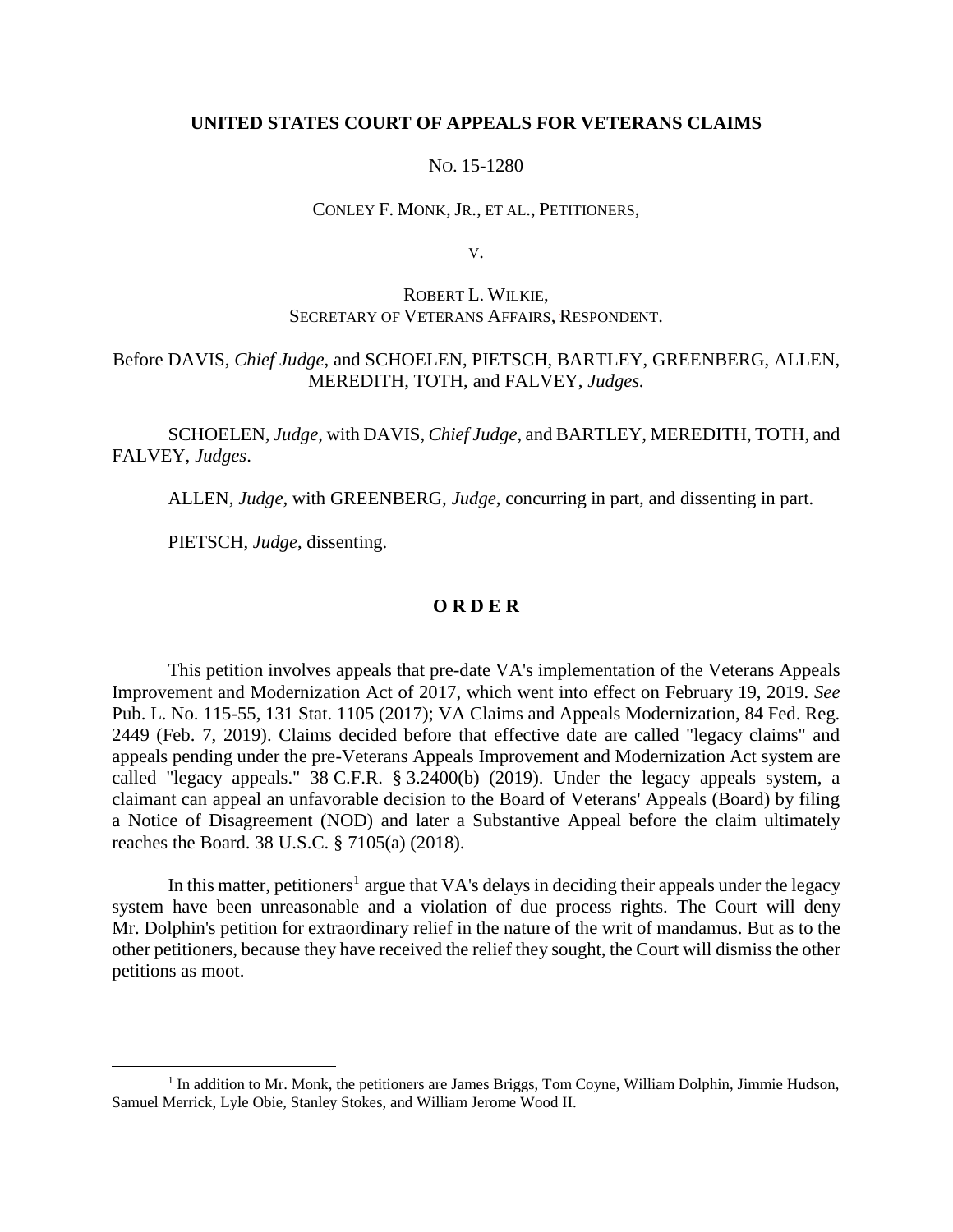#### **I. INTRODUCTION**

On April 6, 2015, Conley F. Monk, Jr., filed a petition with the Court on behalf of himself and similarly situated individuals for extraordinary relief in the nature of a writ of mandamus. The petition sought an order directing the Secretary to decide appeals within 1 year after a class member files a corresponding NOD. The petition alleged that the Secretary's delay in adjudicating claims for disability compensation benefits constituted an unreasonable delay and violation of the right to due process under the Fifth Amendment of the U.S. Constitution. The Court construed this petition as a motion for class action, which in a nonprecedential order it denied on May 27, 2015. *Monk v. McDonald* (*Monk I*), No. 15-1280, 2015 WL 3407451 (Vet. App. May 27, 2015). Mr. Monk appealed to the U.S. Court of Appeals for the Federal Circuit (Federal Circuit). The Federal Circuit reversed the denial and remanded the matter for further proceedings. *Monk v. Shulkin* (*Monk II*), 855 F.3d 1312 (Fed. Cir. 2017).

After the appeal returned from the Federal Circuit, this Court determined to proceed en banc given the novelty of the aggregate-action question. Subsequently, on January 23, 2018, the en banc Court granted the petitioner's motion to join James Briggs, Tom Coyne, William Dolphin, Jimmie Hudson, Samuel Merrick, Lyle Obie, Stanley Stokes, and William Jerome Wood II as additional petitioners and putative class representatives. On August 23, 2018, an equally divided Court denied the petitioners' motion for class certification. *Monk v. Wilkie* (*Monk III*), 30 Vet.App. 167 (2018) (en banc order). The matter of class certification is currently pending before the Federal Circuit. *See Monk v. Wilkie* (*Monk IV*), No. 19-1094 (Fed. Cir. petitioners'-appellants' reply brief filed Apr. 23, 2019). The en banc Court returned the matter to a panel to address the individual petitions on the merits. On March 27, 2019, the panel held oral argument to address the merits of the nine individual petitions. Subsequently, the matter was returned to the en banc Court.

#### **II. ISSUES**

The Court must address (1) whether it has jurisdiction over the merits of the individual petitions while the class certification question is on appeal before the Federal Circuit and (2) which of the nine petitioners' petitions are now moot because of procedural development at VA.

Based on the reasons provided below, the Court determines that it retains jurisdiction over the individual petitions, but that only Mr. Dolphin's circumstances present an active case or controversy. The Court will address whether a writ is warranted based on the delays alleged in Mr. Dolphin's case. For the following reasons, the Court will deny his petition and dismiss the petitions as to the other eight petitioners.

## **III. THE COURT RETAINS JURISDICTION TO ADDRESS THE INDIVIDUAL PETITIONS**

Before the Court can address the individual petitions, we must determine whether we have jurisdiction to do so. This is not a discretionary inquiry. "The Court has an independent obligation to ensure that it has jurisdiction to act." *Demery v. Wilkie*, 30 Vet.App. 430, 434 (2019) (per curiam order); *see also Steel Co. v. Citizens for a Better Env't*, 523 U.S. 83, 94-95 (1998) (holding that all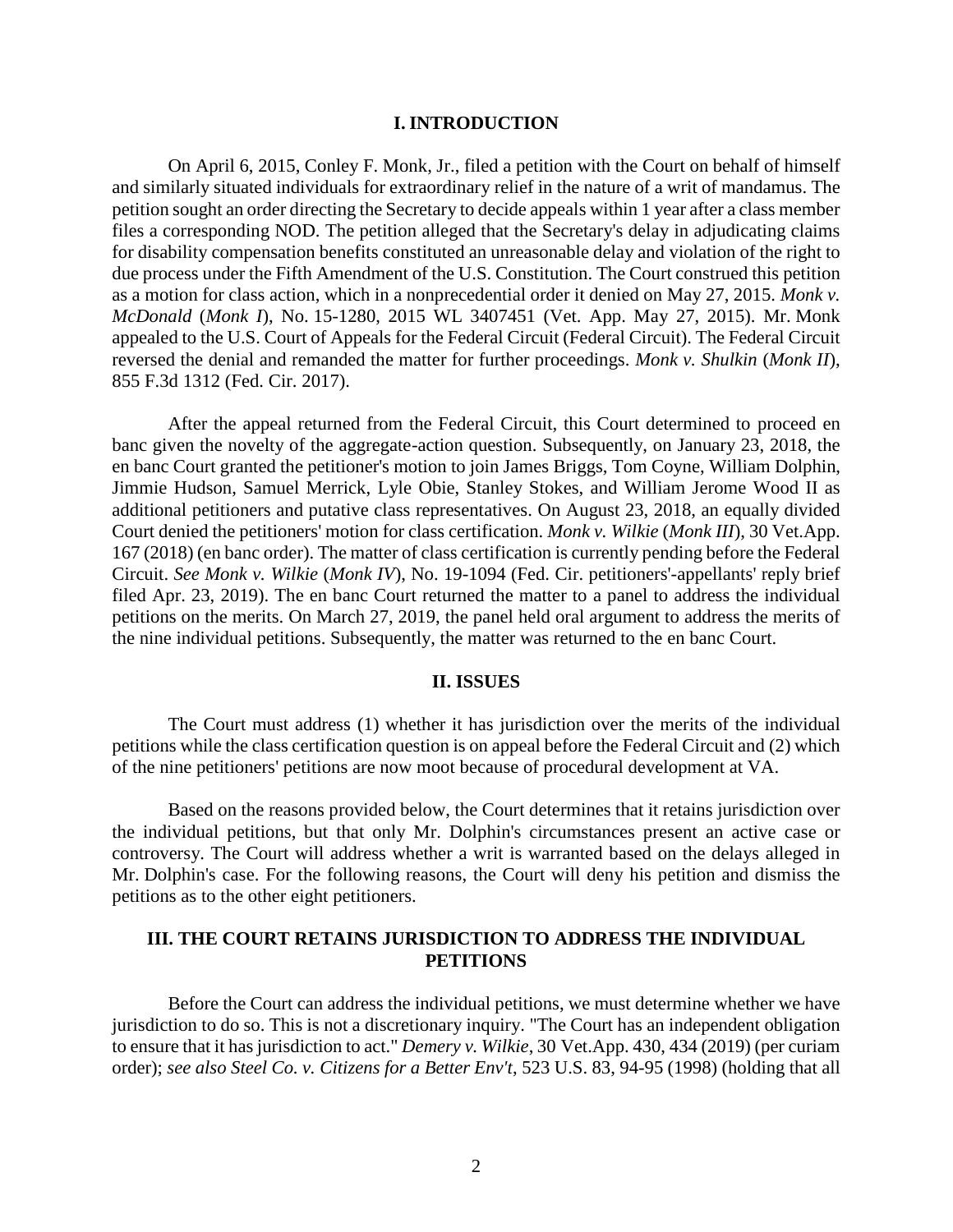Federal appellate courts have an independent obligation to satisfy themselves that they have jurisdiction over appeals before them).

The jurisdictional question arises because, after an equally divided Court denied the petitioners' request to certify a class, *see Monk III*, 30 Vet.App. at 169, the petitioners filed a Notice of Appeal (NOA) to the Federal Circuit challenging that decision. *See Monk IV*. <sup>2</sup> Recognizing that, in some circumstances, filing an appeal in a reviewing court may affect the jurisdiction of the court from which an appeal has been taken, *see, e.g.*, *Griggs v. Provident Consumer Disc. Co.*, 459 U.S. 56, 58 (1982), after oral argument, the panel ordered the parties to file supplemental briefs on the jurisdictional question. The petitioners argued that filing the appeal concerning class certification did not affect this Court's jurisdiction to address the individual petitions. In contrast, the Secretary asserted that the Court lacks jurisdiction while the class certification appeal is pending.

There is no precedent directly on point with respect to this jurisdictional question. It was only 2 years ago that the Federal Circuit held that this Court had the authority to entertain class actions. *See Monk II*, 855 F.3d at 1322. And in those 2 years, neither this Court nor the Federal Circuit has had occasion to consider what filing an appeal at the Federal Circuit of this Court's class action determination means for our continued jurisdiction over the merits of a petition (or appeal).

The Court begins with widely accepted practice in Federal appellate courts. The Supreme Court has held that "[t]he filing of a notice of appeal is an event of jurisdictional significance – it confers jurisdiction on the court of appeals and divests the district court of its control *over those aspects of the case involved in the appeal*." *Griggs*, 459 U.S. at 58 (emphasis added); *see also Marrese v. Am. Acad. of Orthopaedic Surgeons*, 470 U.S. 373, 378-79 (1985) (recognizing that a lower court retains jurisdiction in situations in which it will "not interfere with" the issues on appeal). The Supreme Court's statement reflects the principle that a case should not be in two places at once with respect to the same issue.

Applying this principle, the United States Court of Appeals for the Second Circuit has explained that "the filing of a notice of appeal only divests the district court of jurisdiction respecting the questions raised and decided in the order that is on appeal." *N.Y. State Nat'l Org. of Women v. Terry*, 886 F.2d 1339, 1350 (2d Cir. 1989). Other courts of appeals agree. *See In re Grand Jury Subpoenas Duces Tecum*, 85 F.3d 372, 375 (8th Cir. 1996) (describing situations in which a district court retains jurisdiction when an appeal is pending in a court of appeals); *Alberti v. Klevenhagen*, 46 F.3d 1347, 1359 (5th Cir. 1995) (same); *Ced's Inc. v. U.S. Envtl. Prot. Agency*, 745 F.2d 1092, 1095 (7th Cir. 1984) (same).

This Court has considered the general question of what filing an NOA at the Federal Circuit means for continued proceedings here. In *Sumner v. Principi*, the Court stated that "[t]he

<sup>&</sup>lt;sup>2</sup> We note that the petitioners filed their NOA as if they had a right to such an appeal. A right to an appeal is available under 38 U.S.C. § 7292(a) for "a decision" of the Court. In contrast, for "an order not otherwise appealable" under section 7292(a), a party may, under certain circumstances, seek certification from this Court allowing the party to petition the Federal Circuit to hear an immediate appeal. *See* 38 U.S.C. § 7292(b)(1). The petitioners did not seek certification under subsection (b)(1). Accordingly, the Court proceeds under the assumption that the appeal is properly the subject of section 7292(a) as the petitioners have maintained.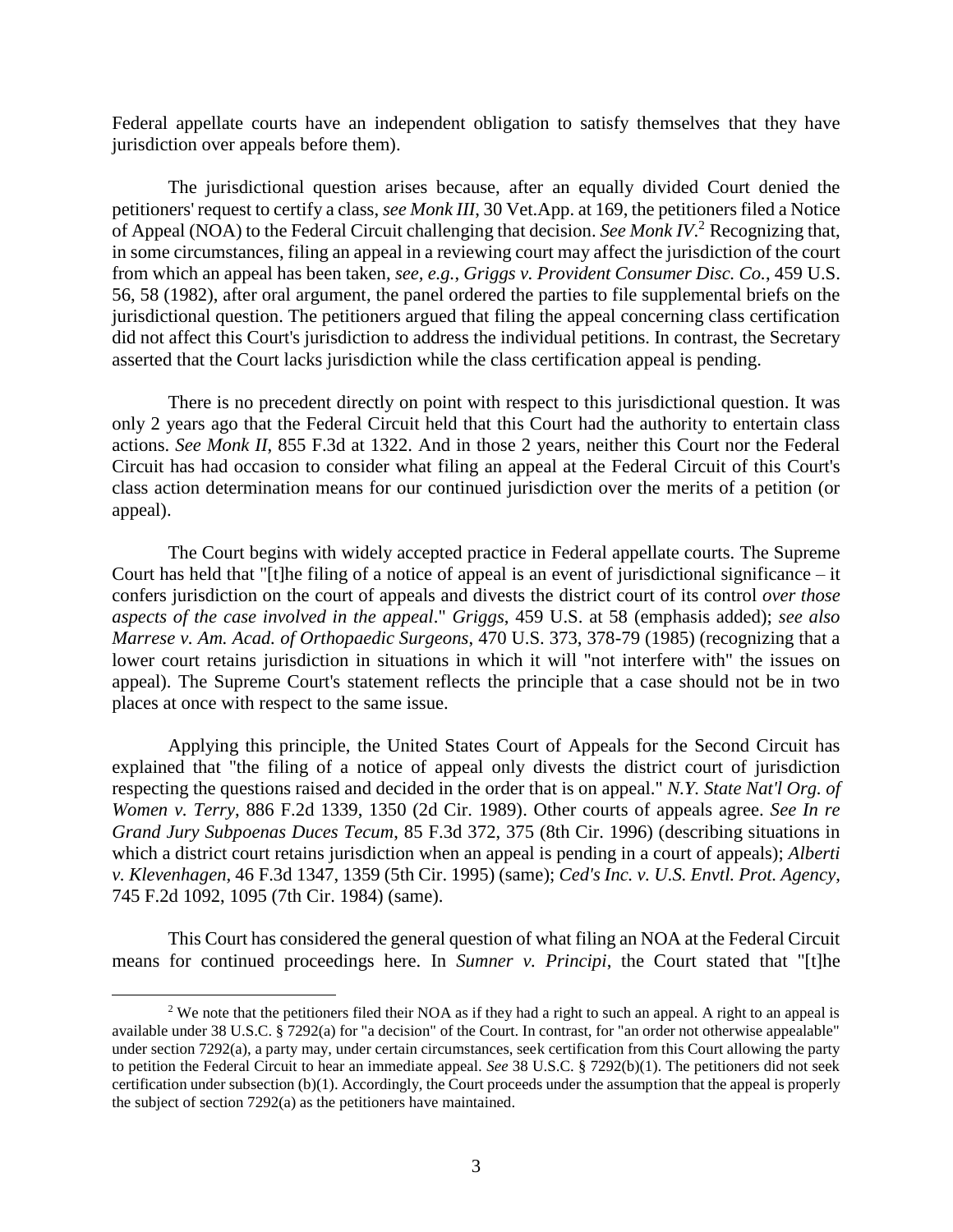appellant's filing of an NOA to the Federal Circuit divests this Court of all jurisdiction over this case." 15 Vet.App. 404, 405 (2002) (en banc order). The Secretary argues that this sentence supports his argument that this Court lacks jurisdiction over the merits of the petitions. But a literal reading of this statement would strip the statement of its context and take this Court out of the mainstream of Federal appellate court practice, including Federal appellate court practice as the Supreme Court of the United States recognizes it. In other words, *Sumner*'s statement read too broadly would neglect the important qualification that concurrent jurisdiction is inappropriate for "those aspects of the case involved in the appeal." *Griggs*, 459 U.S. at 58.

And this reading of *Sumner* also makes sense based on *Sumner*'s facts. In *Sumner*, the Court had denied the appellant's motion for attorney fees under the Equal Access to Justice Act, 28 U.S.C. § 2412(d). 15 Vet.App. at 404. The appellant moved for reconsideration of the Court's decision on attorney fees. *Id*. However, before the Court could act on the motion, the appellant filed an NOA to the Federal Circuit as to the attorney-fee issue – the same issue the Court considered in the motion for reconsideration. *Id*. at 405. It was in that context that the en banc Court made its statement about being divested of jurisdiction. We assume that our Court's statement in *Sumner* was meant to align practice here with that of other Federal appellate courts. And, in context, Sumner comports with general Federal appellate court practice.<sup>3</sup>

Applying the law to the case before us, we conclude that the Court retains jurisdiction to address the merits of the individual petitions. The issues the petitioners appealed to the Federal Circuit in *Monk IV* are whether (1) this Court applied the correct legal standard in determining whether the proposed class members presented a common question for adjudication under Federal Rule of Civil Procedure 23(a)(2); (2) the Court erred in not certifying the proposed class; and (3) the Court misapprehended the requirements of Federal Rule of Civil Procedure 23(b)(2). *See*  Opening Brief of Petitioners-Appellants in *Monk IV* at 3.

These three questions are distinct from the issues presented in the individual petitions, namely whether VA's delay in adjudicating the individual claims was unreasonable or unconstitutional, or both. Our resolution of that question for each petitioner will in no way interfere with the Federal Circuit's legal determination concerning commonality or any other issue before that court in addressing class action certification. And the Supreme Court's jurisprudence bolsters our conclusion that class action issues stand apart from unreasonable-delay issues because the Supreme Court has instructed that "[m]erits questions may be considered to the extent–but only to the extent–that they are relevant to determining whether the Rule 23 prerequisites for class certification are satisfied." *Amgen Inc. v. Conn. Ret. Plans & Trust Funds*, 568 U.S. 455, 466 (2013). In other words, any consideration at the Federal Circuit of the merits questions that are

<sup>3</sup> The Court's decision is also consistent with cases based on the principle announced in *Cerullo v. Derwinski*, that once this Court exercises jurisdiction over a matter, the Board may not consider the same issue. 1 Vet.App. 195, 197 (1991) (holding that, "[o]nce an appellate body takes jurisdiction over a claim, the lower tribunal may not consider the *same issues*" (emphasis added)); *see also Young v. Shinseki*, 25 Vet.App. 201, 204-05 (2012) (en banc order) (holding that "[t]he Court's review of the propriety of the [Board's] referral action is separate and apart from the [regional office's (RO's)] adjudication of the merits of the referred matter and therefore does not contravene *Cerullo*").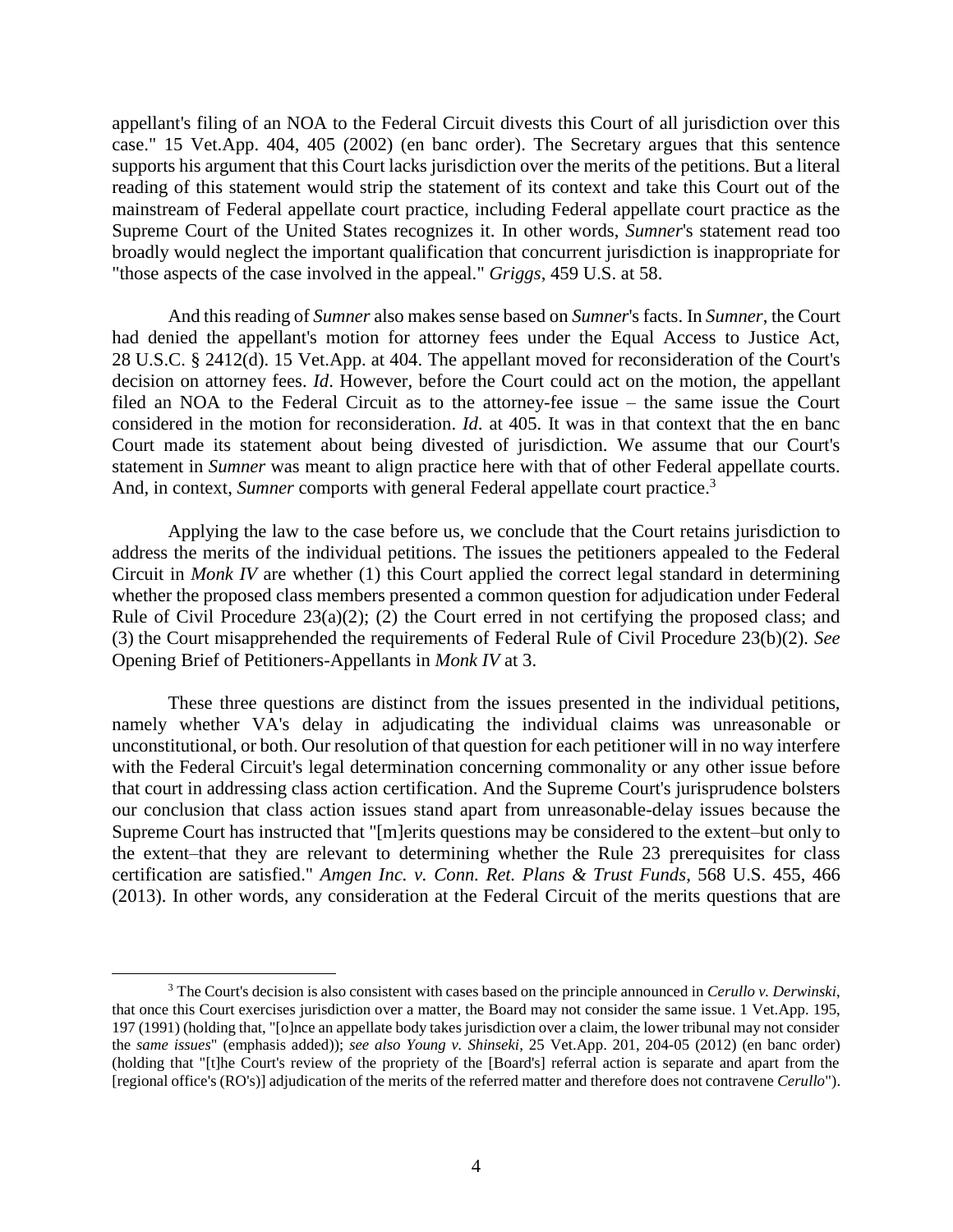before us is quite limited. Accordingly, the Court concludes that the issues before us are not part of the "aspects of the case involved in the appeal" at the Federal Circuit.<sup>4</sup> *Griggs*, 459 U.S. at 58.

The Court also observes that the Federal Circuit apparently proceeded on the assumption that an NOA concerning class certification does not divest this Court of jurisdiction over individual merits questions. In *Monk I*, a single Judge of this Court denied class certification. 2015 WL 3407451, at \*4. The petitioner then filed an NOA to the Federal Circuit as to that class certification question. While that appeal was pending, the single Judge denied the individual petition on the merits. *Monk v. McDonald*, No. 15-1280, 2015 WL 4139012 (Vet. App. Jul. 8, 2015) (order). The petitioner appealed that decision as well. In *Monk II*, the Federal Circuit consolidated the appeals and stated: "On May 27, 2015, and July 10, 2015, Mr. Monk filed two timely appeals before the court, one challenging the Veterans Court decision to deny his individual disability claim and the other to appeal the Veterans Court's decision denying his request for a class action." 855 F.3d at 1315. While we do not assert that in *Monk II* the Federal Circuit focused on the jurisdictional question we confront today, its statement does not call into question the propriety of our continued adjudication of the merits after the NOA as to class certification had been filed. Indeed, the Federal Circuit noted that both appeals were "timely" and, apparently, properly before that court. *Id.*

The Court adds one final point to support our jurisdictional conclusion. If the Court were to hold that it did not continue to have jurisdiction over the individual petitions because the class certification appeal remains pending, the Court would treat class certification decisions in this Court differently than those adjudicated in the district courts. For all those decisions, the Federal Rules of Civil Procedure provide that an appeal of an issue of class action certification or class modification "does not stay proceedings in the district court unless the district judge or the court of appeals so orders." FED. R. CIV. P. 23(f). Though we recognize that these rules do not apply to this Court, a significant incongruity would result if we declined to proceed here because we lacked the *power* to do so. *See* FED. R. CIV. P. 1. Thus, in aligning its practices with those of the rest of

<sup>4</sup> Judge Pietsch's dissent relies on *Microsoft Corp. v. Baker*, 137 S. Ct. 1702 (2017), for the contention that the Supreme Court has made clear that a district court order denying class certification is an interlocutory decision and not a final decision, which entitles a party to an appeal as of right. *Post* at 25. However, whether an appellate court has jurisdiction over such an interlocutory decision implicates the jurisdiction of the appellate court, which was the issue in *Microsoft*. Here, the issue before the Court concerns our jurisdiction over the underlying merits of the individual petitions. The Supreme Court in *Griggs* made clear that a lower court continues to have jurisdiction over the underlying merits of a case that is unrelated to the aspects of the appeal before an appellate Court. *See Griggs*, 459 U.S. at 58; *Marrese*, 470 U.S. at 378-79.

Judge Pietsch also contends that the Court should have "immediately returned" to the petitioners their NOA to the Federal Circuit of our August 2018 order denying class certification. *Post* at 26. However, Judge Pietsch's dissent cites no authority that would have authorized this Court to have taken such an action. Our Court receives the NOA to the Federal Circuit, but it is for the Federal Circuit to determine whether it has jurisdiction over the underlying appeal. 38 U.S.C. § 7292(a); *see Barnett v. Brown*, 83 F.3d 1380, 1383 (Fed. Cir. 1996) ("[A] statutory tribunal must ensure that it has jurisdiction over each case before adjudicating the merits, . . . [and] a potential jurisdictional defect may be raised by the court or tribunal, sua sponte . . . and, once apparent, must be adjudicated." (emphasis omitted)).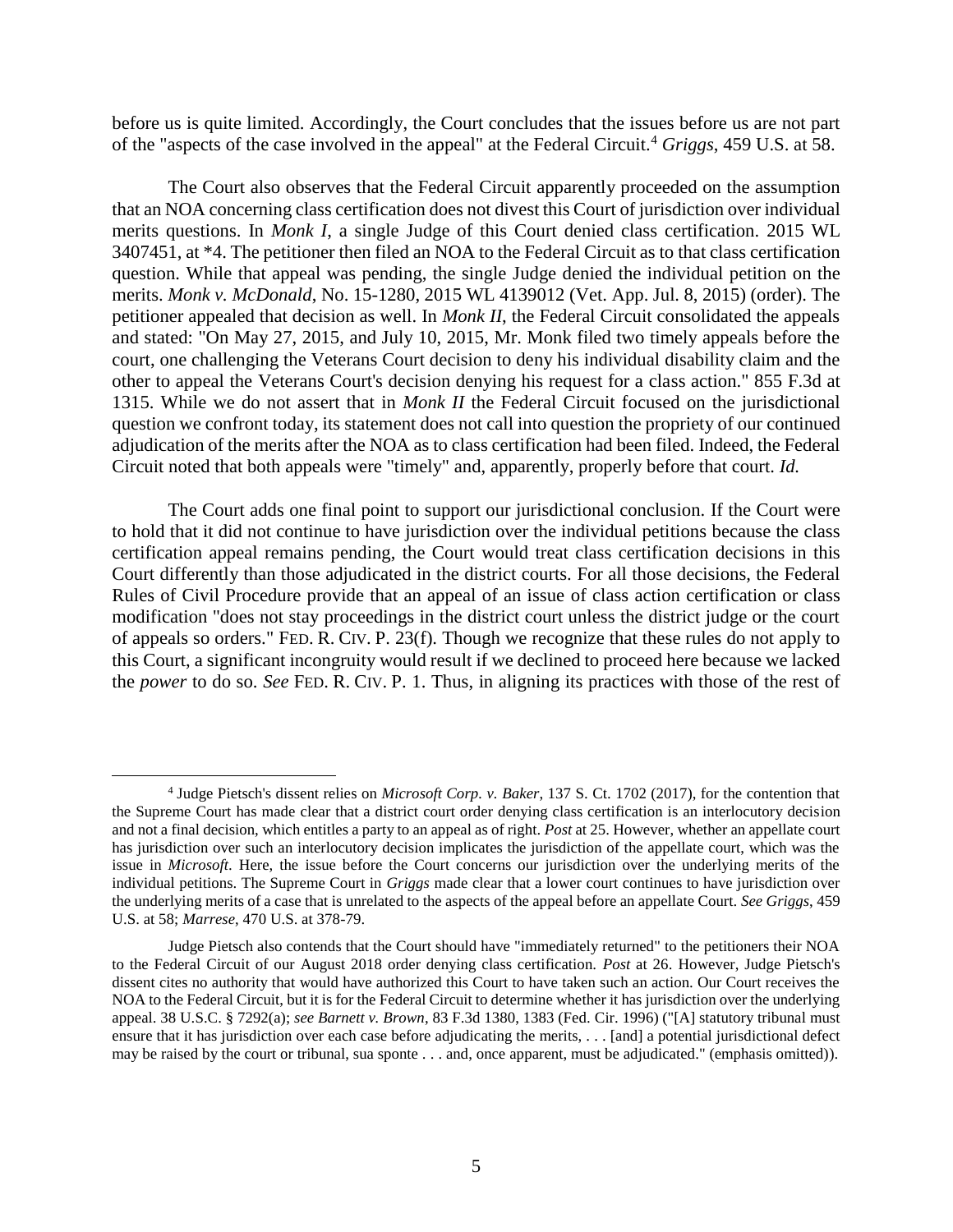the Federal system, the Court would not only take a legally proper course of action, but it would also take the most sensible approach.<sup>5</sup>

After careful consideration, the Court concludes that the pendency of an appeal concerning class certification has not divested us of jurisdiction to adjudicate the merits of the individual petitions. It is noteworthy that neither party has asked us (or the Federal Circuit) to stay proceedings in this appeal. So, we turn to the individual petitions.

#### **IV. MOOT PETITIONS**

In this matter, there are nine petitioners before the Court. The Court will address below Mr. Dolphin's petition on the merits. *See* Part V, *infra*. As to the eight remaining petitioners, the Court finds that they fall into one of three categories: (1) Those who have filed a motion to dismiss their individual petitions as moot; (2) those who concede their petitions are moot but ask to remain as potential class representatives should the Federal Circuit reverse this Court's decision not to certify the proposed class; and (3) those who claim the circumstances of their cases fall under an exception to mootness. We will discuss each of these categories in turn.

A. Petitioners Who Have Filed a Motion To Dismiss Their Petitions as Moot

On November 23, 2018, James Briggs and William Jerome Wood II jointly filed a motion to dismiss, asserting that because the Secretary had provided the relief they sought, their individual petitions are moot. They further noted that they no longer wished to serve as class representatives.

This Court has adopted the case-or-controversy jurisdictional requirements under Article III of the U.S. Constitution. *Aronson v. Brown*, 7 Vet.App. 153, 155 (1994). Where VA has provided all relief sought by a petition for extraordinary relief, the petition is moot. *See, e.g., Thomas v. Brown*, 9 Vet.App. 269, 270 (1996) (per curiam order); *Mokal v. Derwinski*, 1 Vet.App. 12, 15 (1990). Based on the foregoing, the Court will grant Mr. Briggs's and Mr. Wood's motion to dismiss their petitions.

B. Petitioners with Moot Petitions Who Wish To Remain Class Representatives

In an October 2018 response to a Court order, Mr. Coyne, Mr. Merrick, and Mr. Stokes conceded that their petitions were moot: Mr. Coyne, Mr. Merrick, and Mr. Stokes have each received all the relief sought in their petitions for extraordinary relief. *See* Petitioners' October 2018 Response (Pet. Oct. 2018 Resp.) at 1; *Aronson*, 7 Vet.App. at 155; *see also Thomas*, 9 Vet.App. at 270; *Mokal*, 1 Vet.App. at 15. However, they asserted that they "reserve their right to serve as class representatives" in the class action matter pending at the Federal Circuit and "request[ed] that their individual claims not be dismissed." Pet. Oct. 2018 Resp. at 2.

<sup>5</sup> We are not suggesting that the *Federal Circuit* should use Rule 23 to support its jurisdiction in the appeal before it. Like our Court, the Federal Circuit has its own independent obligation to ensure it has jurisdiction. *See Steel Co.*, 523 U.S. at 94-95. It is for the Federal Circuit to determine whether it has jurisdiction over the appeal of the class certification decision in *Monk IV*.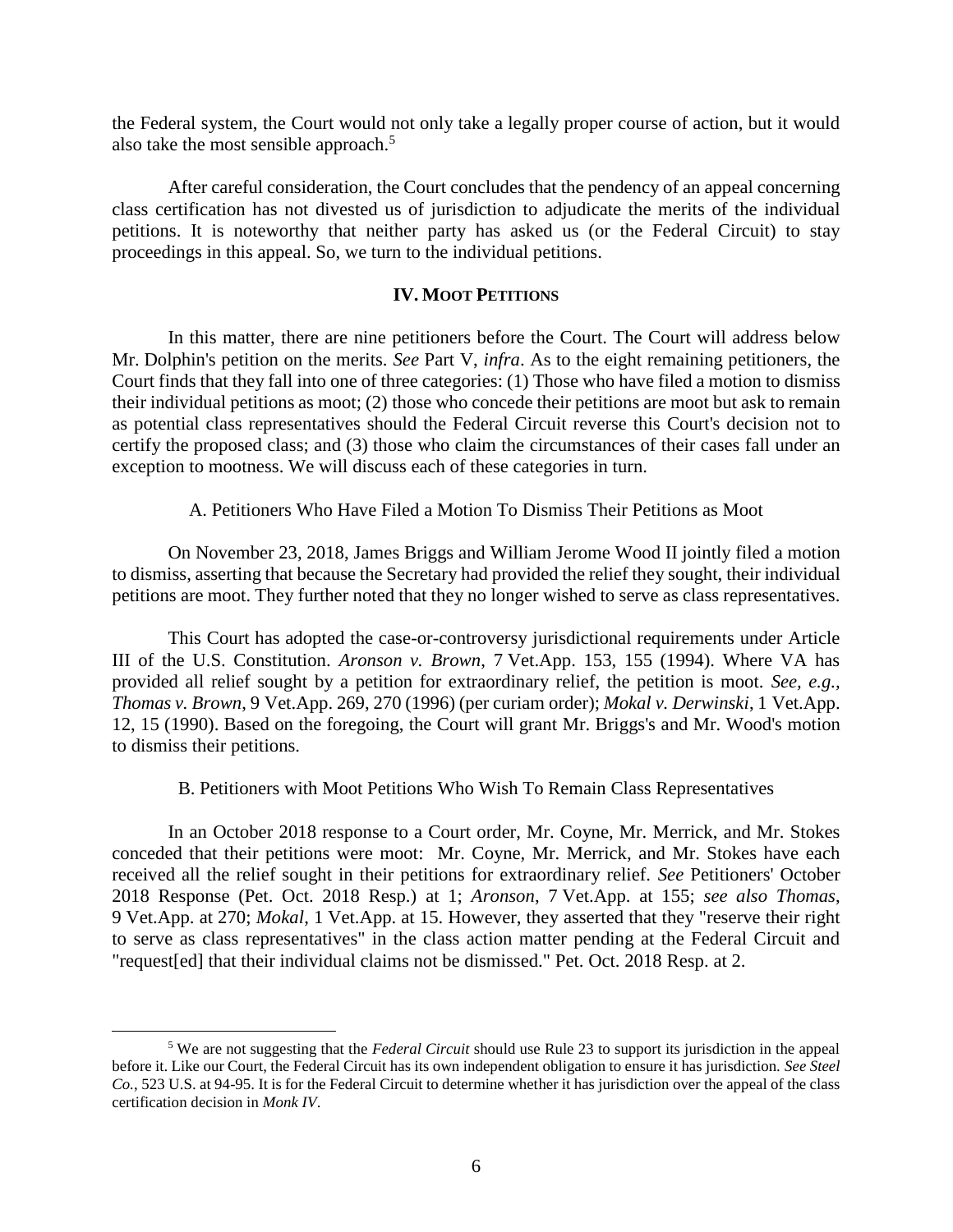At oral argument, the petitioners' counsel conceded that the issue whether these petitioners were valid class representatives was before the Federal Circuit and could be decided by that court while this Court addresses the merits of the petitions. *See* Oral Argument (O.A.) at 1:21:18-22:20 (oral argument held Mar. 27, 2019). Given the jurisdictional questions raised in this matter as discussed above, the Court agrees that the issue of who can be a class representative is currently before the Federal Circuit, and this Court may not weigh in on this issue. Thus, the Court will dismiss Mr. Coyne's, Mr. Merrick's, and Mr. Stokes's petitions.

#### C. Petitioners Who Claim Mootness Exceptions

Finally, Mr. Monk and Mr. Hudson argue that, although their petitions are moot because they received Board decisions, they are still entitled to a writ under an exception to mootness. Specifically, these petitioners argue that their claims will be subject to delay in the future, as they continue to move through the VA appeals process, and the petitioners point out the practice of "strategic mooting" by the Secretary when petitions alleging delay are brought before the Court. *See* Petitioners' January 2019 Supplemental Brief (Pet. Jan. 2019 Supp. Br.) at 34-36.

At oral argument, petitioners' counsel also argued that Ms. Obie's petition should be considered under an exception to the mootness doctrine. O.A. at 8:11-40. By way of background, Ms. Obie informed the Court on March 7, 2019, that VA had granted dependency benefits for her daughter on November 16, 2018. Her daughter's dependency benefits formed the basis of Ms. Obie's petition before the Court. Thus, she received the relief she sought before the Court. However, she argues that though the grant of benefits is no longer at issue, she originally asked for an effective date earlier than that VA had assigned, and her original NOD has not been fully resolved. *See* Petitioner's March 2019 *Solze* Notice (Pet. Mar. 2019 *Solze* Notice) at 2-3; *see also* O.A. at 1:15:44-17:43.

The effective-date issue lies downstream from the initial grant of benefits, and the initial NOD that appealed the denial of benefits cannot initiate appellate review of the downstream element. *See Grantham v. Brown*, 114 F.3d 1156, 1158-59 (Fed. Cir. 1997). Thus, Ms. Obie's petition is also moot.

We turn to the exceptions to mootness these petitioners advance. The capable-of-repetitionbut-evading-review exception to mootness applies where "'(1) the challenged action is in its duration too short to be fully litigated prior to cessation or expiration, and (2) there is a reasonable expectation that the same complaining party will be subject to the same action again.'" *Fed. Election Comm'n v. Wis. Right to Life, Inc.*, 551 U.S. 449, 462 (2007) (quoting *Spencer v. Kemna*, 523 U.S. 1, 17 (1998)). With respect to the first prong, the issues underlying petitions asserting delay generally will not be resolved by VA before the Court has an opportunity to reach a decision on the merits of the petitions. Here, it was only after the Court resolved the class action issue (which is on appeal to the Federal Circuit) and was well into considering the merits of the individual petitions that VA resolved the petitions by issuing Board decisions on Mr. Monk's and Mr. Hudson's claims and a rating decision on Ms. Obie's claim. Certainly, for these petitioners, the delay in their cases was not too short to be fully litigated. The action they sought to compel has been taken, so the delay for them no longer exists because they have gotten precisely what they sought. In other words, the concept of a wrong being too short to rush to court does not fit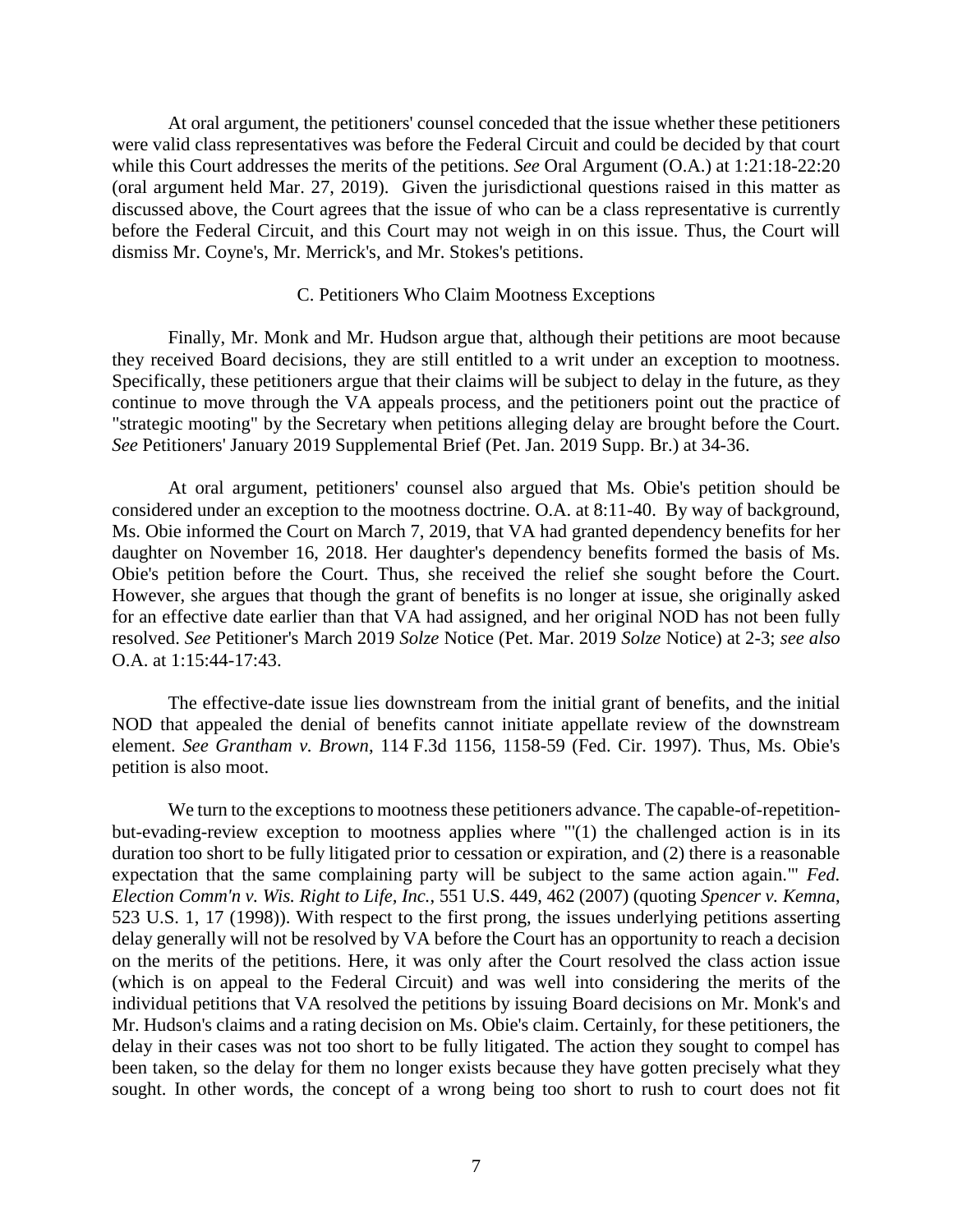comfortably with delay-based claims (at least, outside the class action context, as noted below, *see supra* note 4). The Court does not need to decide whether this would be true for all delay-based claims. However, it is true on the facts before us.

As to the second prong, these petitioners assert that future claims within VA's appeals process will result in delay. We find these assertions speculative. Furthermore, these petitioners can file petitions with the Court if any such future delay occurs and this matter has not been certified as a class action. *Cf. Dilley v. Gunn*, 64 F.3d 1365, 1368-69 (9th Cir. 1995). Thus, the mootness exception for claims that are capable of repetition yet evade review does not apply here.

As to the voluntary-action-by-the-defendant exception to mootness, these petitioners apparently make two related points. First, because the Secretary often acts to address claims asserted in a petition, thereby avoiding Court review of the legality of its practices, the Court should deem their petitions not moot. The Supreme Court established that "[t]o deny the right to appeal simply because the defendant has sought to 'buy off' the individual private claims of the named plaintiffs would be contrary to sound judicial administration." *Deposit Guar. Nat'l Bank v. Roper*, 445 U.S. 326, 339 (1980). However, this exception is designed to prevent individual class representatives from being "picked off" and thus preventing a group of similarly situated persons from proceeding as a class. *Id.* That rationale does not apply to the merits here because the Court denied class certification. <sup>6</sup> That could change should the Federal Circuit reverse this Court's decision, but for now there is no class with which to be concerned. Furthermore, Mr. Monk, Mr. Hudson, and Ms. Obie have not shown that VA acted in bad faith in deciding their claims while their petitions were pending. As to Mr. Monk and Mr. Hudson, the Board is required to consider cases in docket number order, 38 U.S.C. § 7107, and, here, the petitioners' docket numbers were reached.

The petitioners also frame the Secretary's granting the relief sought as within the voluntary-cessation exception to mootness, which applies where a wrongdoer voluntarily ceases the unlawful conduct at issue. The notion here is that a court should not be deprived of jurisdiction when a wrongdoer is caught with his proverbial hand in the cookie jar, saying: "Don't worry, I've stopped and won't do it again." *See generally United States v. W.T. Grant Co.*, 345 U.S. 629 (1953). This notion is true as a general matter, but it doesn't fit the situation before the Court. Here, the wrongdoing these petitioners allege was VA's failure to timely adjudicate their claims. And VA has now provided exactly what these petitioners sought – VA has adjudicated their claims, which were on appeal. In other words, VA is not like a defendant in a civil case who has stopped bad behavior and asks a court to trust it going forward. Any additional wrongful conduct by the Secretary would be materially different from what has allegedly transpired in the past. These petitioners essentially have tried to fit a round peg into a square hole. The voluntary-cessation exception to mootness simply does not apply.

<sup>6</sup> The Court recently applied a separate exception to mootness in certifying its first class in *Godsey v. Wilkie*, 31 Vet.App. 207, 218-20 (2019) (per curiam order). Although both this case and *Godsey* involved allegations of delay, where the Secretary's actions mooted the claims, *Godsey* occurred in the context of a class, where in this matter, the Court has denied class certification, as discussed above. That is a significant distinction because the "inherently transitory" exception *Godsey* applied is specifically focused on class actions. *See id*.; *see also Cty. of Riverside v. McLaughlin*, 500 U.S. 44, 51-52 (1991); *Pitts v. Terrible Herbst, Inc*., 653 F.3d 1081, 1090 (9th Cir. 2011). Thus, the "inherently transitory" exception has no application here.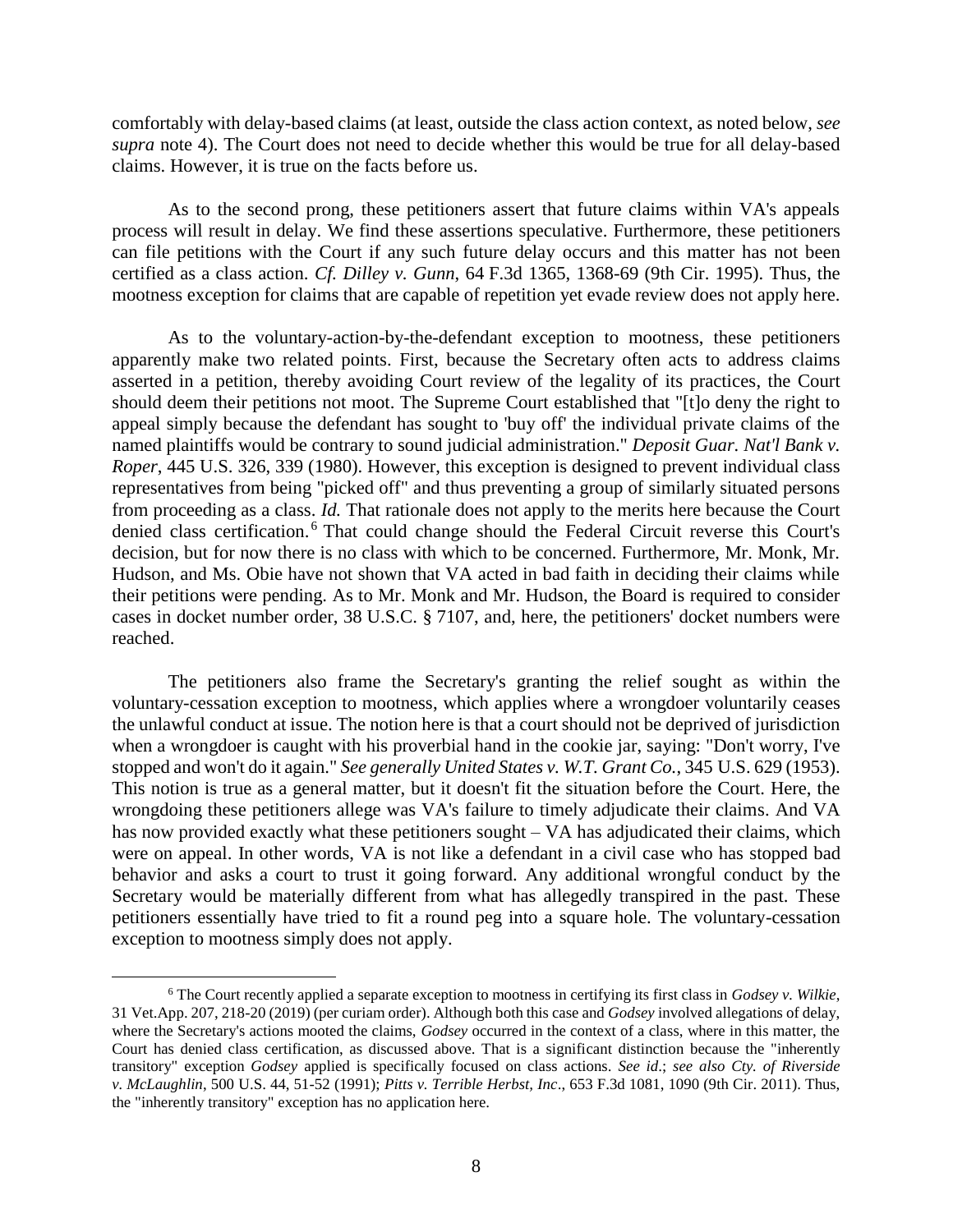Finally, on a practical note, it is not at all clear what the Court would order the Secretary to do under these petitioners' theory that their claims are not moot. As we have explained, they have each obtained everything they sought from the Secretary in their petitions to the Court. It is difficult to conceive of the orders the Court would direct to the Secretary because there is nothing more for the Secretary to do.

In sum, because no exceptions to mootness apply to Mr. Monk's, Mr. Hudson's, and Ms. Obie's petitions, they are also moot because each of these petitioners has received the relief they sought. *See Aronson*, 7 Vet.App. at 155; *see also Thomas*, 9 Vet.App. at 270; *Mokal*, 1 Vet.App. at 15. Furthermore, this Court may not address whether these petitioners may remain class representatives, as, as explained above, that matter is pending at the Federal Circuit. Thus, the Court will dismiss Mr. Monk's, Mr. Hudson's, and Ms. Obie's petitions.

Having addressed the mooted petitions, the Court now turns to Mr. Dolphin's petition, the only one presenting a live case or controversy.

#### **V. MR. DOLPHIN**

#### A. Background

Mr. Dolphin's case has a very complex procedural history encompassing many claims for service connection, special monthly compensation (SMC), and dependents' educational assistance (DEA), as well as disputes as to disability ratings and effective dates for many of the benefits awarded. For purposes of Mr. Dolphin's petition, his claims began on February 26, 2014, when he filed a formal claim for disability compensation benefits for 10 disabilities. Pet. Jan. 2019 Supp. Br., Exhibit (Ex.) O. In August 2014, the VA RO granted service connection for six disabilities: (1) PTSD, (2) left shoulder disability, (3) sciatica of the left lower leg, (4) tinnitus, (5) lower back disability, and (6) residuals of a traumatic brain injury (TBI).<sup>7</sup> *Id*. The combined disability rating for these disabilities was 90%, effective February 26, 2014. *Id*. Additionally, the RO denied service connection for the remaining four disabilities: (1) Hearing loss, (2) epilepsy, (3) right hand injury, and (4) right knee injury. *Id*. The following month, the RO denied a total disability rating based on individual unemployability (TDIU). Secretary's March 2019 Supplemental Brief (Secretary's Mar. 2019 Supp. Br.), Ex. A.

On November 3, 2014, Mr. Dolphin filed an NOD disputing the RO's decision on the disability ratings, TDIU, and effective dates for the six service-connected disabilities; and the denial of service connection for four disabilities. Pet. Jan. 2019 Supp. Br., Ex. P. In January 2015, Mr. Dolphin notified the RO that he wished to have a de novo review of his appeal by an RO decision review officer (DRO). Secretary's Mar. 2019 Supp. Br., Declaration of Sarah Classy. On March 25, 2015, Mr. Dolphin testified before the DRO.

While the DRO was acting on Mr. Dolphin's appeal of the 17 issues that are the subject of this petition, the DRO was also processing other claims that led to an increase in Mr. Dolphin's

<sup>7</sup> The assigned disability ratings follow: (1) 70% (PTSD); (2) 20% (left shoulder); (3) 20% (sciatica left leg); (4) 10% (tinnitus); (5) 10% (low back disorder); and (6) 10% (TBI).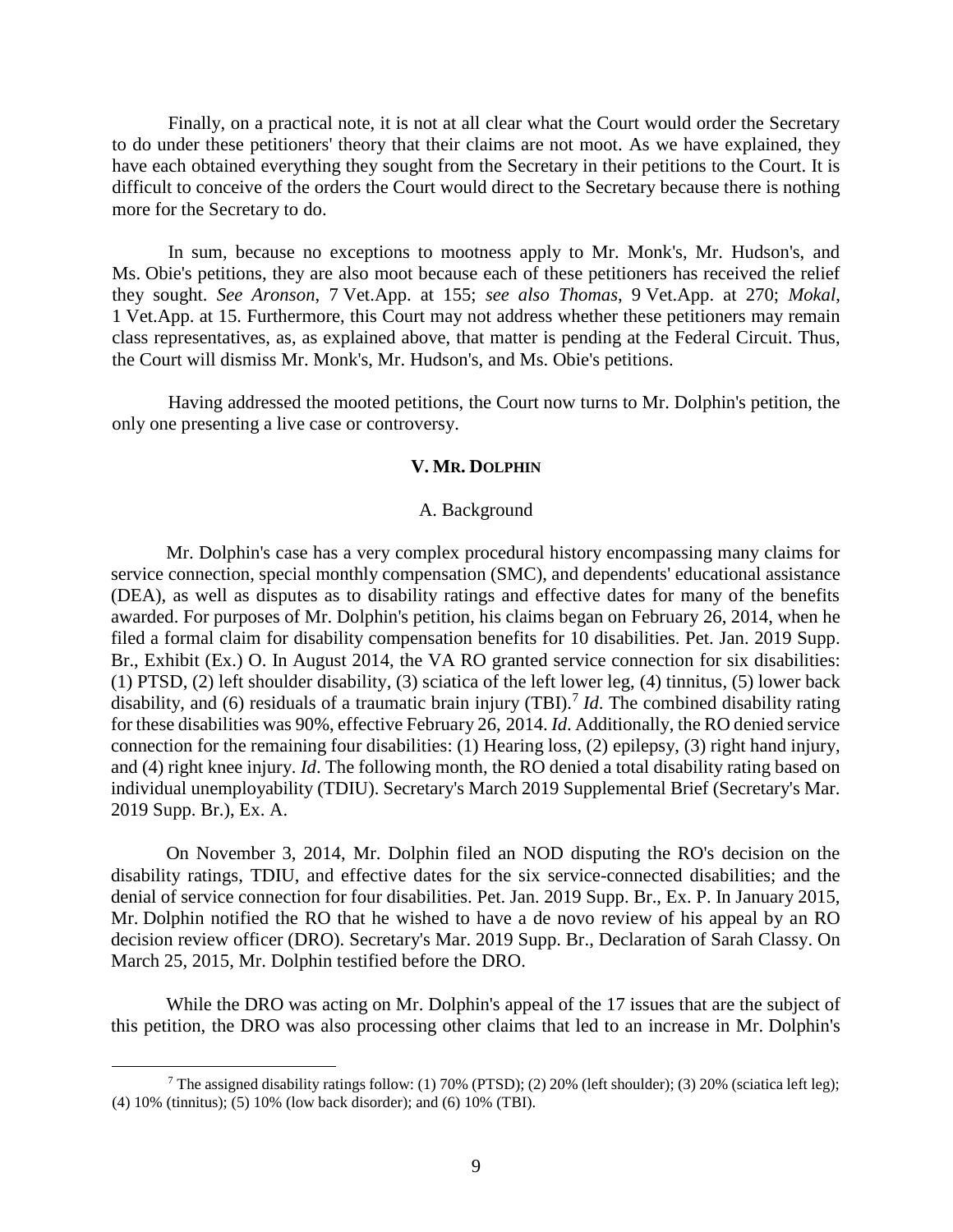monthly compensation. For example, in June 2015, the RO granted Mr. Dolphin service connection for leukemia and rated this disability as 100% disabling, effective February 18, 2015. *See* Secretary's Mar. 2019 Supp. Br., Ex. E and Declaration of Sarah Classy. Because of the June 2015 RO decision, the combined schedular disability rating for Mr. Dolphin's disabilities and the rate of disability compensation for which he was paid for almost the entirety of his appeal, increased from 90% to 100%. *Id*. Additionally, Mr. Dolphin was awarded DEA and increased compensation in the form of SMC for being housebound. *Id*. 8

On January 22, 2018, the DRO granted two of the previously denied service-connection claims (epilepsy and hearing loss) and granted TDIU. *See* Secretary's Mar. 2019 Supp. Br., Ex. E. Additionally, the DRO increased the disability ratings for the left shoulder from 20% to 30% and for the lower back from 10% to 20%.<sup>9</sup> *Id*. The DRO assigned a staged rating for the sciatica of the left leg resulting in a decreased rating from 20% to 10%, effective April 1, 2016. Pet. Mar. 2019 *Solze* Notice, Ex. G; Secretary's Mar. 2019 Supp. Br., Ex. E. Finally, the DRO granted an earlier effective date of December 2013 for PTSD, left shoulder disability, sciatica of the left lower extremity, tinnitus, low back disability, and TBI. *Id*. On this same date, the RO issued a Statement of the Case (SOC). Pet. Mar. 2019 *Solze* Notice, Ex. F.

On March 2, 2018, the Board received Mr. Dolphin's Substantive Appeal, which narrowed the appeal to the propriety of the effective date for the award of all 10 service-connected conditions and TDIU. Pet. Mar. 2019 *Solze* Notice, Ex. E. Mr. Dolphin's Substantive Appeal also included a request for a Board videoconference hearing.<sup>10</sup> *Id*.

On February 7, 2019, the RO notified Mr. Dolphin that his appeal had been certified to the Board. *Id*., Ex. I. In August 2019, the Board notified Mr. Dolphin that his appeal had been placed on the Board's docket. Pet. Sept. 2019 *Solze* Notice.

## B. Application of *TRAC* Factors

This Court has authority to issue extraordinary writs in aid of its jurisdiction pursuant to the All Writs Act, 28 U.S.C. § 1651(a). *See Cox v. West*, 149 F.3d 1360, 1363-64 (Fed. Cir. 1998); *Kelley v. Shinseki*, 26 Vet.App. 183, 185 (2013) (per curiam order). These writs include writs of mandamus to "compel action of the Secretary unlawfully withheld or unreasonably delayed." 38 U.S.C. § 7261(a)(2); *see Martin v. O'Rourke*, 891 F.3d 1338, 1343 (Fed. Cir. 2018). However, "[t]he remedy of mandamus is a drastic one, to be invoked only in extraordinary situations." *Kerr v. U.S. Dist. Court for N. Dist. of Cal.*, 426 U.S. 394, 402 (1976). Three conditions must be met before the Court can issue a writ: (1) The petitioner must demonstrate the lack of adequate alternative means to obtain the desired relief, thus ensuring that the writ is not used as a substitute

<sup>8</sup> During the appeal period, the RO also granted Mr. Dolphin service connection for two other conditions that are not part of this petition: Coronary artery disease (initially rated 10% disabling and then increased to 30%) and diabetes (rated 20% disabling). *Id*.

 $9$  An earlier effective date of December 2, 2013, was also granted for entitlement to DEA.

 $10$  On October 1, 2019, Mr. Dolphin withdrew his request for a Board hearing. Pet.'s Response to Court's Sept. 2019 Order.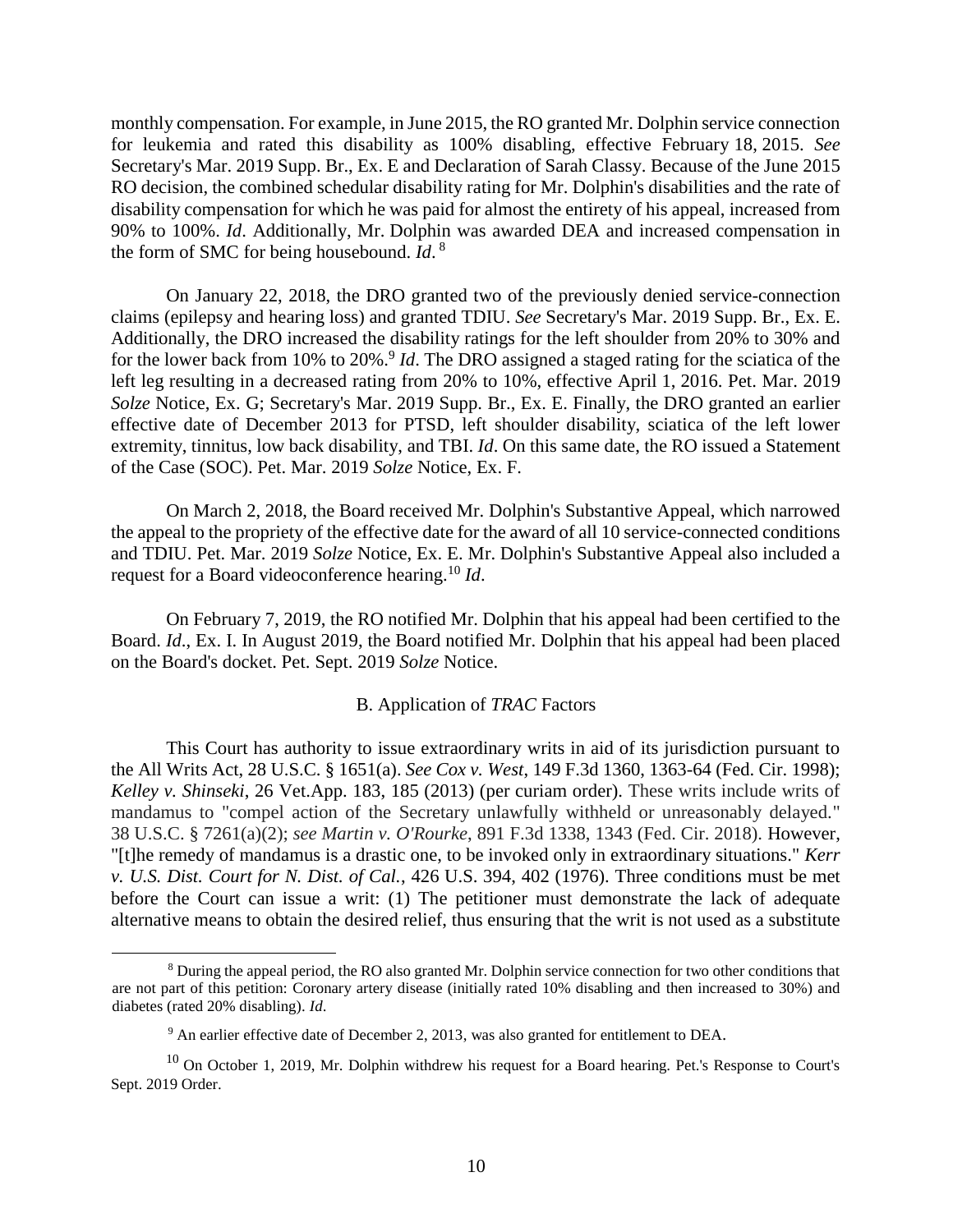for the appeals process; (2) the petitioner must demonstrate a clear and indisputable right to the writ; and (3) the Court must be convinced, given the circumstances, that issuance of the writ is warranted. *See Cheney v. U.S. Dist. Court for D.C*., 542 U.S. 367, 380-81 (2004); *Kelley*, 26 Vet.App. at 186.

"[T]he overarching inquiry in analyzing a claim of unreasonable delay is 'whether the agency's delay is so egregious as to warrant mandamus.'" *Martin*, 891 F.3d at 1344 (Fed. Cir. 2018) (quoting *Telecomms. Research & Action Ctr. v. FCC* (*TRAC*), 750 F.2d 70, 79 (D.C. Cir. 1984)). In *Martin*, the Federal Circuit held that the factors outlined in *TRAC* provide an appropriate framework for analyzing claims of unreasonable delay. *Id.* at 1348. *TRAC* identified six factors that the Court should weigh to determine whether VA's delay is so egregious to warrant mandamus:

(1) [T]he time agencies take to make decisions must be governed by a "rule of reason"; (2) where Congress has provided a timetable or other indication of the speed with which it expects the agency to proceed in the enabling statute, that statutory scheme may supply content for this rule of reason; (3) delays that might be reasonable in the sphere of economic regulation are less tolerable when human health and welfare are at stake; (4) the court should consider the effect of expediting delayed action on agency activities of a higher or competing priority; (5) the court should also take into account the nature and extent of the interests prejudiced by delay; and (6) the court need not "find any impropriety lurking behind agency lassitude in order to hold that agency action is 'unreasonably delayed.'"

750 F.2d at 80 (citations omitted). These are factors that must be balanced in an individual case. They are not elements to be checked off a list. The Court now turns to each factor as it applies specifically to Mr. Dolphin's petition.

## *1. Rule of Reason*

Mr. Dolphin urges the Court to hold that it was conclusively unreasonable and a violation of his due process rights to wait more than 12 months after he filed his November 2014 NOD for the Board to issue a decision on his appeal. Pet. Jan. 2019 Supp. Br. at 15-16. Alternatively, he argues that the "years-long" delay he experienced "far surpasses any cogent 'rule of reason.'" *Id*. at 16.

Although Mr. Dolphin argues that "the first *TRAC* factor is focused on the length of delay in its entirety, not VA's level of activity" within this period, *id.* at 21, the Federal Circuit resoundingly rejected this approach in *Martin* when it made clear that it was unwilling to create a "hard and fast rule with respect to the point in time at which delay [in the adjudication of VA claims] becomes unreasonable." *Martin*, 891 F.3d at 1346. Rather, *Martin* states that the "rule of reason" requires this Court to "look at the particular agency action for which unreasonable delay is alleged" and evaluate the reasonableness of the delay given the specific factual circumstance before the Court. <sup>11</sup> *Id*. at 1345; *see TRAC*, 750 F.2d at 79.

 $11$  Mr. Dolphin's argument that a wait of more than 12 months is presumptively unreasonable is not only out of step with *Martin*, but it also raises the question how the 1-year presumption of unreasonableness would work given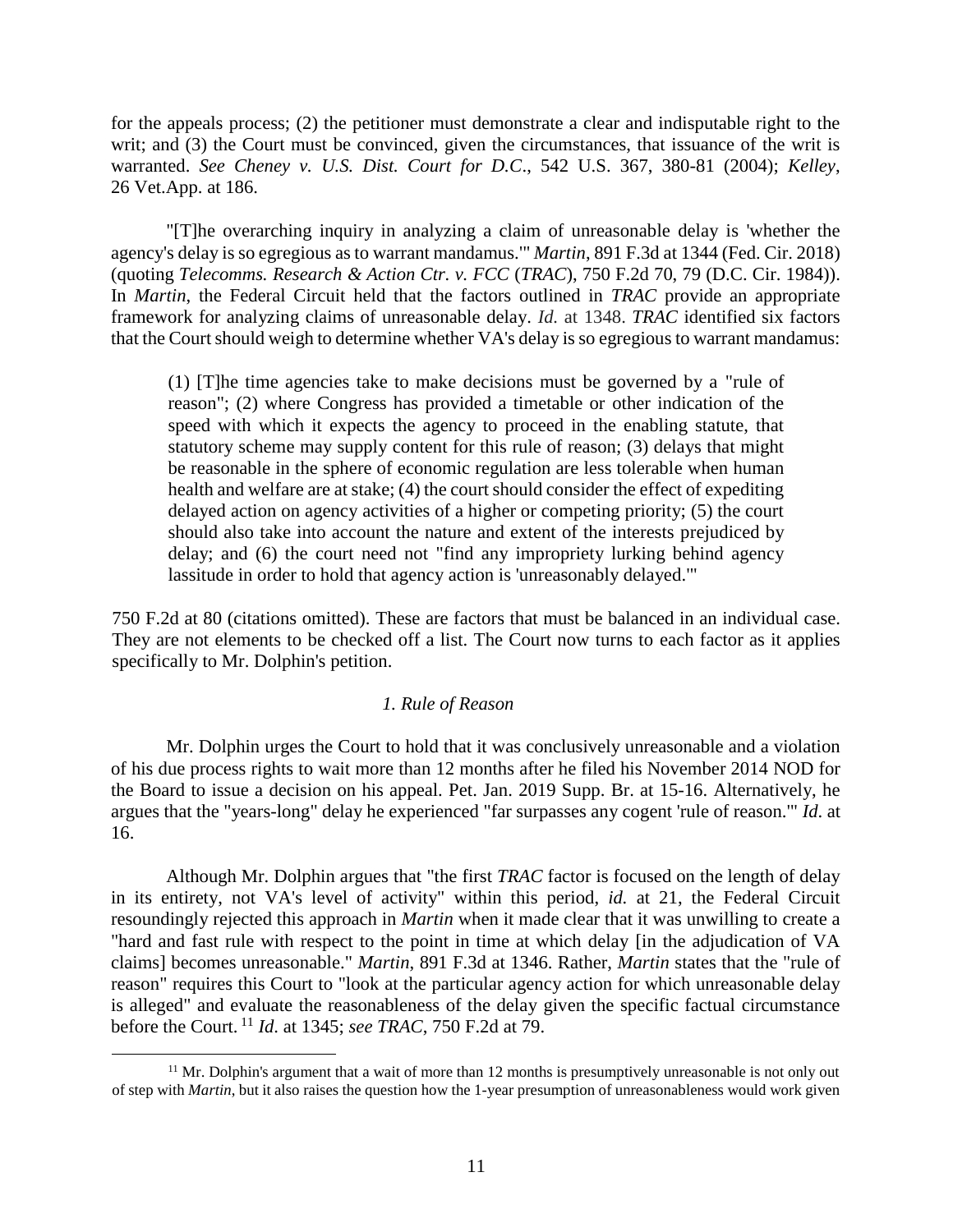*Martin* instructs the Court to consider various factors that may assist in evaluating the reasonableness or unreasonableness of VA's actions. For example, *Martin* recognizes that "[i]t is reasonable that more complex and substantive agency actions take longer than purely ministerial ones." 891 F.2d at 1345-46. *Martin* also directs this Court to consider whether the delay is based on "complete inaction" by VA or whether the delay is attributable, "in part, to the VA's statutory duty to assist a claimant in developing his or her case." *Id*. at 1346.

Because Mr. Dolphin's NOD challenged the propriety of the disability ratings for 6 service-connected disabilities (including TDIU), and their assigned effective dates, as well as the denial of service connection for 4 other disabilities, his claim involving 10 disabilities mushroomed into an appeal of 17 distinct issues. The sheer number of issues contested by Mr. Dolphin's NOD attests to his appeal's complexity.

Additionally, a careful examination of the facts shows that much of the Secretary's delay in adjudicating Mr. Dolphin's appeal resulted from the Secretary's fulfilling substantive Agency actions to comply with statutory duties. For example, Mr. Dolphin's testimony at an RO hearing produced a 60-page transcript. *See* Secretary's Mar. 2019 Supp. Br., Ex. D. At the hearing, Mr. Dolphin submitted a brief to set forth his arguments and "more than 1600 pages" of military and medical records to support his claims. *Id*.

In 2016, the DRO further complied with his statutory duties by also assisting Mr. Dolphin in obtaining 10 additional medical examinations to evaluate his PTSD, TBI, seizures, headaches, peripheral nerves, lower back, shoulder, hearing loss, heart disease, and diabetes. *See* Secretary's Mar. 2019 Supp. Br., Ex. E. These examination reports were added to Mr. Dolphin's voluminous claims file, which already included many other medical records pertaining to the issues on appeal.<sup>12</sup> Additionally, the DRO obtained other evidence including service records, VA treatment records, employment records, and Social Security Administration records. *Id*.

While the DRO was adjudicating the issues on appeal, the RO also processed other claims that led to a significant increase in Mr. Dolphin's monthly disability compensation. In June 2015, the RO granted Mr. Dolphin service connection for leukemia and rated this disability as 100% disabling, effective February 18, 2015. Mr. Dolphin was also awarded SMC and DEA. Secretary's Mar. 2019 Supp. Br., Ex. E and Declaration of Sarah Classy.

that the deadline for filing a Substantive Appeal in a legacy appeal is the later of either the 60 days after the date the SOC is mailed, or the remainder of the 1-year period for filing an NOD with the RO decision being appealed. 38 C.F.R. § 20.302(b)(1) (2018); *see also* 38 U.S.C. §§ 7105(a), (d)(3) (2018). Under the statutory and regulatory framework governing VA appeals, to file an NOD a claimant has a year following the date the RO decision was mailed.

To illustrate the fallacy in Mr. Dolphin's argument, consider the following scenario: A veteran receives an adverse RO decision on December 1, 2009, and promptly files his NOD on December 2, 2009; the RO issues an SOC on January 1, 2010; the veteran waits until the last day before his appeal period expires (November 30, 2010) to file his Substantive Appeal, and he requests a Board hearing. Under the petitioner's argument, if the Board did not hold a hearing and issue its decision within 1 day, the Board's 1-day delay would be conclusively unreasonable.

<sup>12</sup> *See* Secretary's Mar. 2019 Supp. Br., Ex. E (showing two pages of documents, including many medical records and other evidence, that were part of Mr. Dolphin's claims before the 2016 examination reports were added).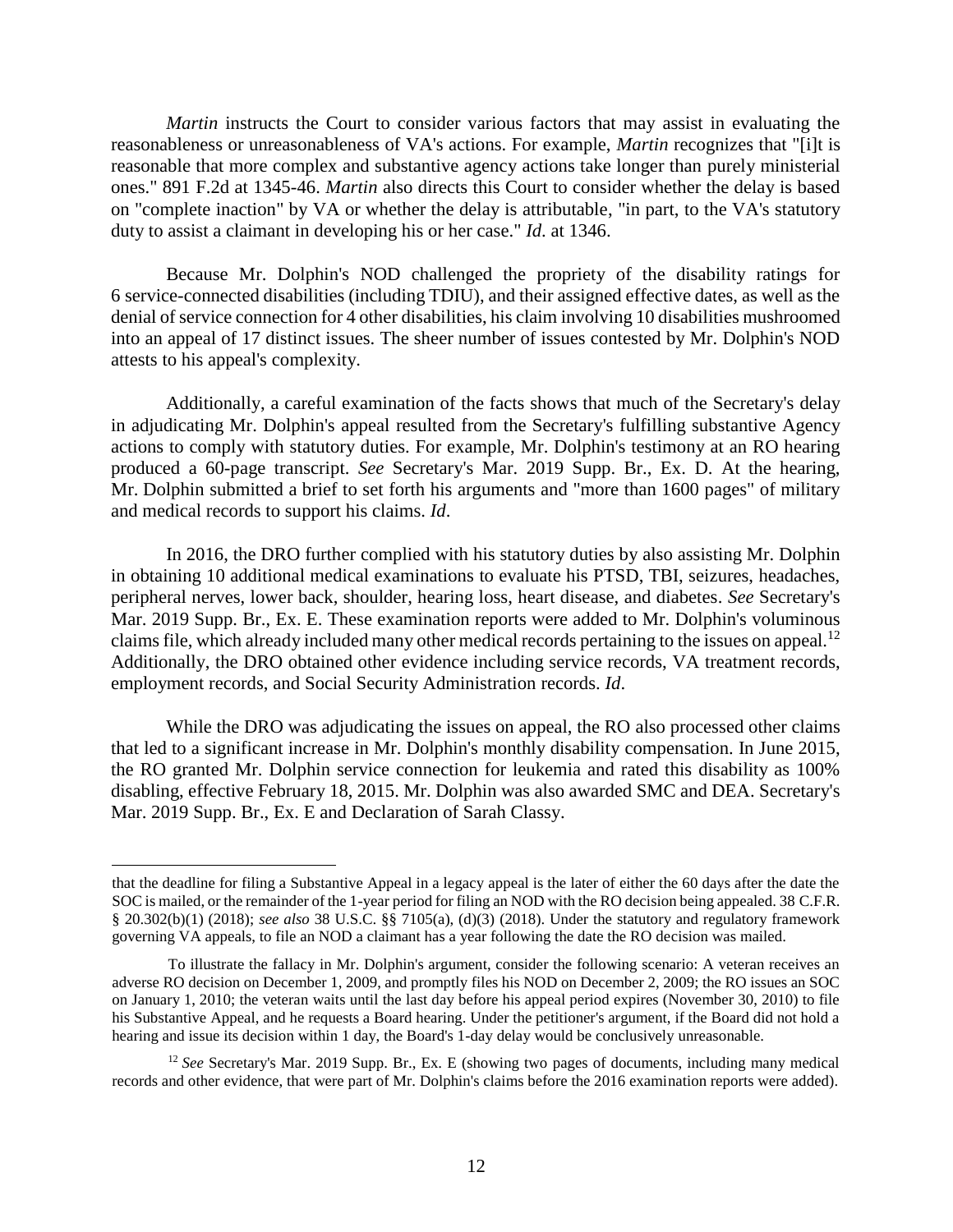After developing the voluminous record in Mr. Dolphin's appeal and acting on Mr. Dolphin's other claims, in January 2018, the DRO issued a 21-page decision simultaneously with a 69-page SOC. Secretary's Mar. 2019 Supp. Br., Ex. E; Pet. Mar. 2019 *Solze* Notice, Ex. F. The DRO decision contains a 6-page list of evidence that the DRO reviewed and considered in making his decision on the 17 issues in Mr. Dolphin's appeal. *Id*. The DRO granted service connection for hearing loss and epilepsy (two of the four disabilities that were initially denied), increased the disability rating for two of Mr. Dolphin's disabilities (left shoulder, and sciatica of the left leg),  $^{13}$  and assigned an earlier effective date (December 2013) for all his service-connected disabilities. *Id*. The DRO also granted Mr. Dolphin's request for TDIU. *Id*.

In March 2018, Mr. Dolphin perfected his appeal and narrowed the number of issues on appeal. Pet. Mar. 2019 *Solze* Notice, Ex. E. He decided not to pursue his appeal of the denial of service connection for the remaining two disabilities and the propriety of the disability ratings for his six service-connected disabilities. *Id*. Indeed, the only issues that remain on appeal are the proper effective dates for his schedular disability ratings and TDIU. *Id*. In February 2019, the RO certified his appeal to the Board. Pet. Mar. 2019 *Solze* Notice, Ex. I.

Contrary to Mr. Dolphin's assertion that the delay of his appeal was occasioned by VA inefficiency and inaction, an examination of the facts reveals that the RO took a series of actions required by the statutory scheme governing VA benefits. Notably, a significant portion of the delay between Mr. Dolphin's 2014 NOD and the January 2018 DRO decision and SOC is attributable to VA's actions in complying with its legal duties. The exception to this is the 10 months it took for the RO to certify the appeal to the Board. The Secretary has not offered any explanation for the delay in executing this act, which, at least in part, appears to be ministerial. But, on balance, the Secretary's actions have been reasonable, and the rule of reason favors the Secretary.

*TRAC*'s unreasonable-delay analysis requires weighing the length of time that has elapsed since the Agency came under a duty to act and the "rule of reason." It is telling that Judge Allen in his dissent (in which Judge Greenberg joins) does not find unreasonable the delay between Mr. Dolphin's 2014 NOD and the February 2019 appeal certification. Indeed, despite his assertions to having looked at the "longitudinal history of [Mr. Dolphin's] claims over the four years," Judge Allen makes no attempt to delve into the reasons for the length of time it took the RO to develop the claims, conduct a hearing, review the voluminous record, analyze the issues, and decide the merits of the 17 issues involved in Mr. Dolphin's appeal. *See* discussion *supra* at 11.

At this point, Mr. Dolphin has been waiting 8 months since his appeal was certified for the Board to issue a decision. In *Godsey*, the Court determined that VA had unreasonably delayed the appeals of a class of claimants who had been waiting at least 18 months for VA to initiate a pre-certification review of their cases. 31 Vet.App. at 228. The Court found the 18-month delay unreasonable, particularly because the pre-certification required no development. *Id*. The Court finds that here, the 8 months that Mr. Dolphin has been waiting for a Board decision is not too

<sup>&</sup>lt;sup>13</sup> The DRO increased the disability rating for Mr. Dolphin's left shoulder from 20% to 30% and increased the disability rating for the lower back disability from 10% to 20%. Additionally, the DRO assigned a staged rating for Mr. Dolphin's left leg sciatica.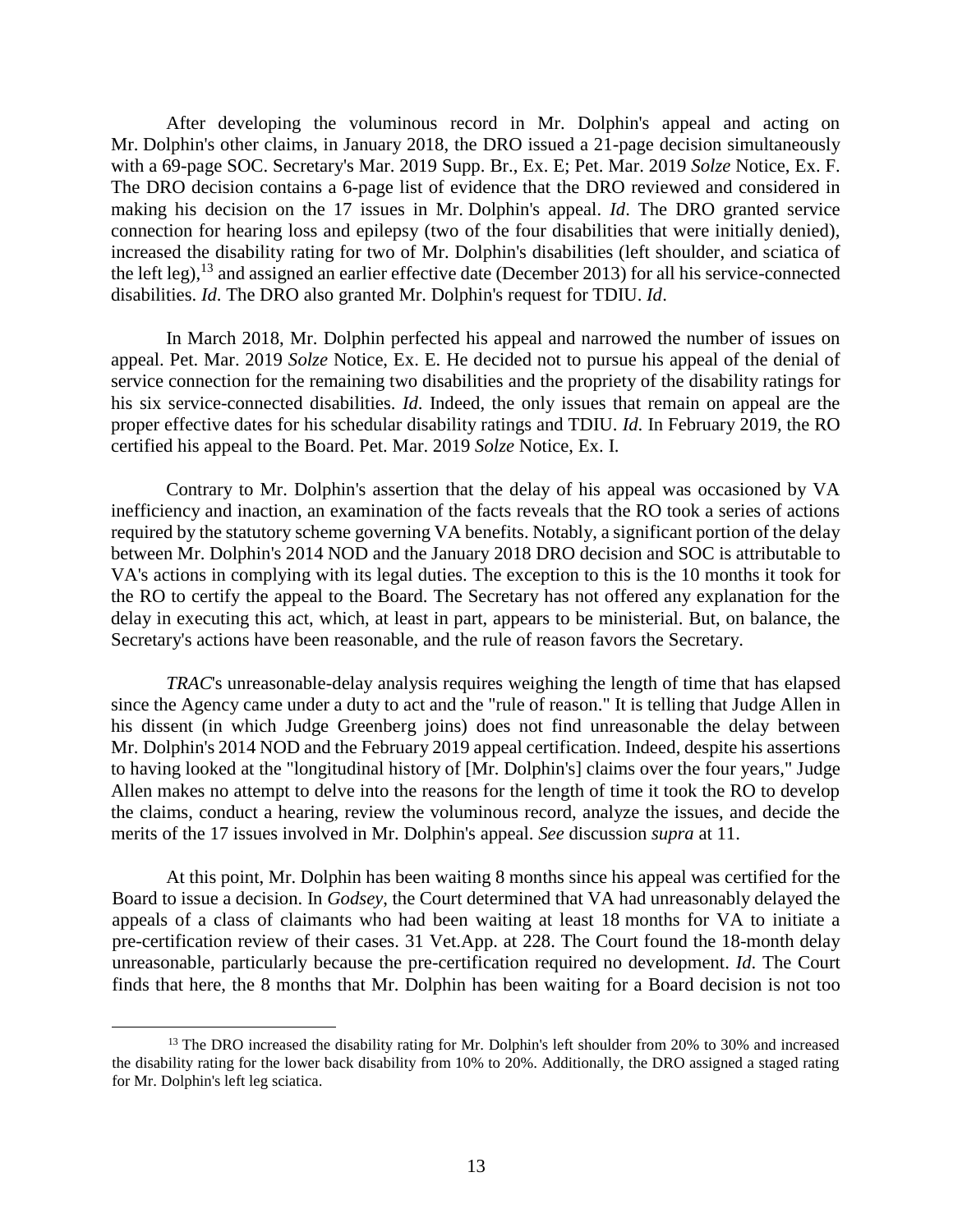long, given that this period is much shorter than the 18-month period in *Godsey* and the VA actions Mr. Dolphin is awaiting involve more complexity than pre-certifying an appeal.<sup>14</sup>

After reviewing and analyzing the *entire* period that Mr. Dolphin's claims have been on appeal, the Court concludes that, under the rule of reason, VA's delay in adjudicating the claim, while regretful, is not unreasonable. *See Martin*, 891 F.3d at 1345-46; *Godsey*, 31 Vet.App. at 228. Unlike *Godsey*, where the delay in pre-certifying appeals to the Board "consists of nothing but waiting in line: no development, no adjudication, no action whatsoever on the part of VA," *Godsey*, 31 Vet.App. at 228, Mr. Dolphin's appeal involves delay attributable to the time it took for VA to execute its statutory duties to develop and decide Mr. Dolphin's complex appeal.<sup>15</sup>

## *2. Congressional Timetables*

*Martin* recognized that the second factor is often related to the first factor because a congressional "'timetable or other indication of the speed with which [Congress] expects the agency to proceed' may 'supply content' for the rule of reason." 891 F.3d at 1345 (quoting *TRAC*, 750 F.2d at 80). The Court agrees with Mr. Dolphin that Congress undoubtedly has an interest in the prompt adjudication of appeals for VA benefits. However, it is also clear that, despite this concern, Congress chose to design an adjudicatory system without providing deadlines for VA determinations or any other secretarial action. *See id.* at 1345-46. In fact, rather than establishing timelines, Congress created a system with multiple steps for adjudication, including assisting claimants in developing their cases. *See id*. Indeed, with the recent enactment of the Veterans Appeals Improvement and Modernization Act, Congress again chose not to impose any deadlines on VA's adjudication of claims. The Secretary notes that the legislative history of the new law shows that the purpose of the Act was to "'expedite VA's appeals process while protecting veterans' due process rights.'" Secretary's Mar. 2019 Supp. Br. at 29 (quoting H. Rep. No. 115-135, at 2 (2017)).

Most recently in *Godsey*, the Court determined that, because of the lack of congressional deadlines surrounding certification of appeals, the second *TRAC* factor favored the Secretary. 31 Vet.App. at 229. Thus, the lack of congressional deadlines supports a finding under *TRAC* that the Secretary's actions fit within the rule of reason leading us to conclude that the second factor also favors the Secretary.<sup>16</sup>

<sup>&</sup>lt;sup>14</sup> Judge Allen in his dissent finds that this 8-month period is unreasonable because Mr. Dolphin may endure a delay in the *future* while he is in a queue waiting for a Board decision. Contrary to Judge Allen's assertion that the majority views the rule of reason solely in terms of the 8 months that Mr. Dolphin has been waiting for a Board decision, the Court's conclusion is based on its consideration of the *entire* period that Mr. Dolphin's claims have been on appeal.

<sup>&</sup>lt;sup>15</sup> Judge Allen's dissent turns the rule of reason factor on its head. Rather than focus on the specific reasons for the delay Mr. Dolphin has experienced in adjudicating his appeal, the dissent is premised on its prediction that Mr. Dolphin will undergo an uncertain future delay.

<sup>&</sup>lt;sup>16</sup> Judge Allen finds that the lack of congressional timetables for issuing a Board decision does "not cut against" his determination that the rule of reason favors Mr. Dolphin. *Post* at 22. He states that he bases his decision on the fact that Mr. Dolphin had already experienced a 4-year delay in the adjudication of his appeal and that he has no reasonable expectation of when a Board decision will be made in his case. This reasoning is faulty for the same reasons Judge Allen's analysis of the first factor is faulty. Judge Allen makes no finding that the 4-year delay that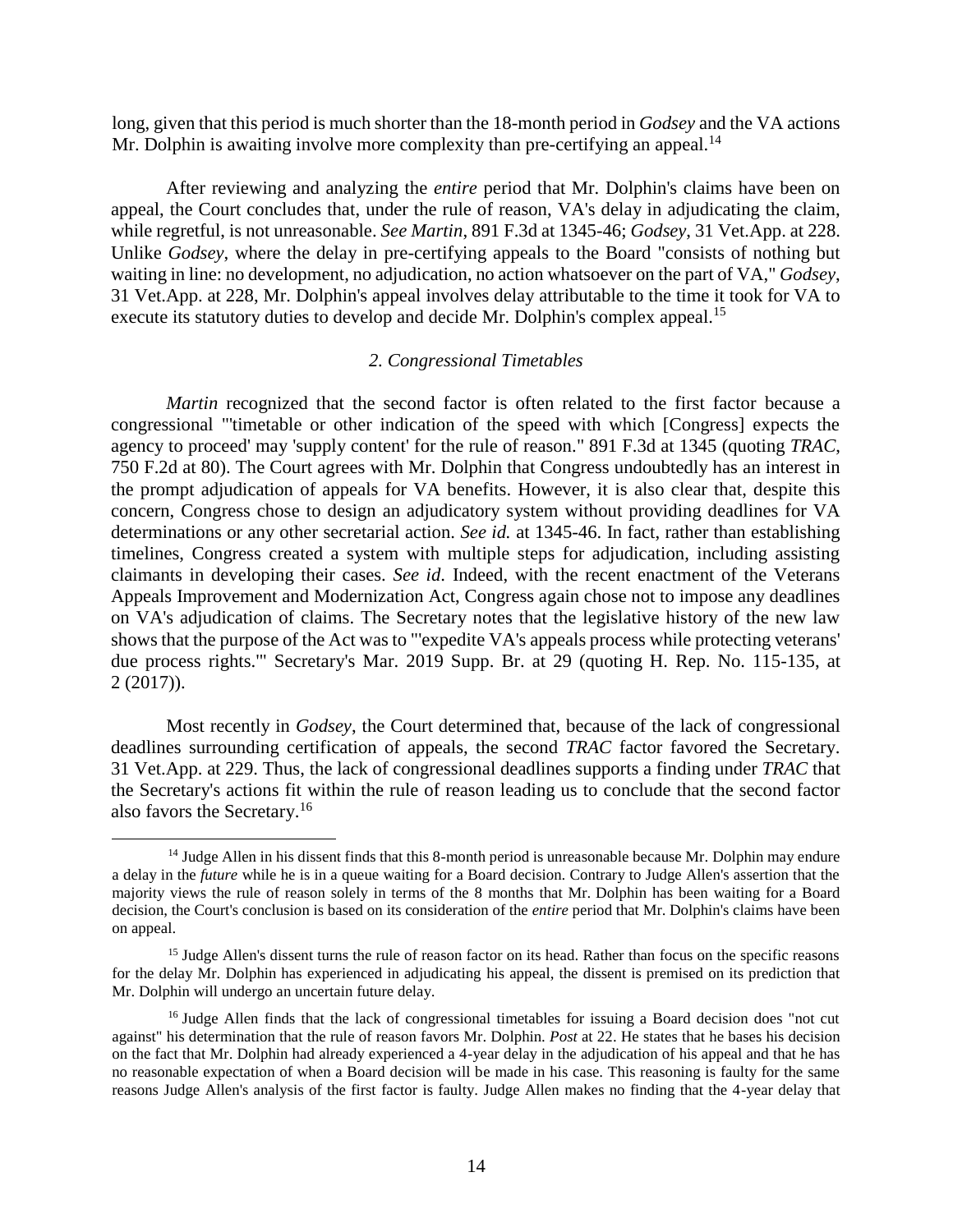#### 3. *Delays Where Health and Welfare Are at Stake and Interests Prejudiced by Delay*

The third and fifth *TRAC* factors focus on the veteran's interest, and these two factors often overlap. *Martin*, 891 F.3d at 1346. The third factor considers that "'delays that might be reasonable in the sphere of economic regulation are less tolerable when human health and welfare are at stake.'" *Id*. (quoting *TRAC*, 750 F.2d at 80). Mr. Dolphin argues that the third factor favors him because disability claims "'always involve human health and welfare.'" Pet. Jan. 2019 Supp. Br. at 23 (emphasis omitted) (quoting *Martin*, 891 F.3d at 1346). For that reason, the third factor favors Mr. Dolphin. However, the weight to be accorded to this factor is lessened by the fact that Mr. Dolphin has been receiving the highest (100%) level of disability compensation for almost the entirety of his appeal. At this point, the petitioner is contesting the effective date of his claims, but not the monthly compensation to which he is entitled.

The fifth factor, while related to the third, focuses on "the nature and extent of the interests prejudiced by the delay." 891 F.3d at 1346. Thus, this factor considers the effect of the delay on the individual veteran. *Id.* at 1347. Mr. Dolphin does not assert that he is "wholly dependent" on the benefits that would flow from the retroactive grant of his effective-date award to meet his basic needs (such as food, clothing, housing, medical care), and because he does not otherwise provide any information about his own financial circumstances, he has not satisfied his burden to show that he has been prejudiced by the delay. *Cheney*, 542 U.S. at 380-81; *Erspamer v. Derwinski*, 1 Vet.App. 3, 9-10 (1990) (the petitioner has the burden of showing that his right to a writ of mandamus is clear and indisputable).

## *4. Effect of Expediting Delayed Action*

The fourth *TRAC* factor acknowledges that VA has limited resources and is in a better position than this Court to decide how to use its fixed resources on other VA activities of a higher or competing priority. *See Martin*, 891 F.3d at 1347; *TRAC*, 750 F.2d at 80; *see also Massachusetts v. Envtl. Prot. Agency*, 549 U.S. 497, 527 (2007) ("[A]n agency has broad discretion to choose how best to marshal its limited resources and personnel to carry out its delegated responsibilities."). One of the failings in Judge Allen's dissenting opinion is that he does not acknowledge fully the detrimental effect that granting Mr. Dolphin's petition will have on other claimants, because VA "may [have to] shift a finite number of resources from one pending claim to another." *Martin*, 891 F.3d at 1347. Though a shift in the focus of VA's limited resources on addressing the delay in Mr. Dolphin's appeal will benefit him, VA's efforts "may work a detriment to other veterans who are also relying on the VA for various types of assistance." *Id*.

The Court is sympathetic toward veterans such as Mr. Dolphin, who are waiting for a Board decision. But granting Mr. Dolphin's petition will merely shift resources away from adjudicating claims of other veterans who may be in a less favorable position than Mr. Dolphin – who has been receiving compensation benefits at the 100% disability rate for almost the entire duration of his appeal. *See Ebanks v. Shulkin*, 877 F.3d 1037, 1039-40 (Fed. Cir. 2017) (explaining that, in certain

Mr. Dolphin has experienced was unreasonable, ignores the fact that he has only been waiting 8 months for a Board decision, and speculates that Mr. Dolphin will face an unspecified delay in the future.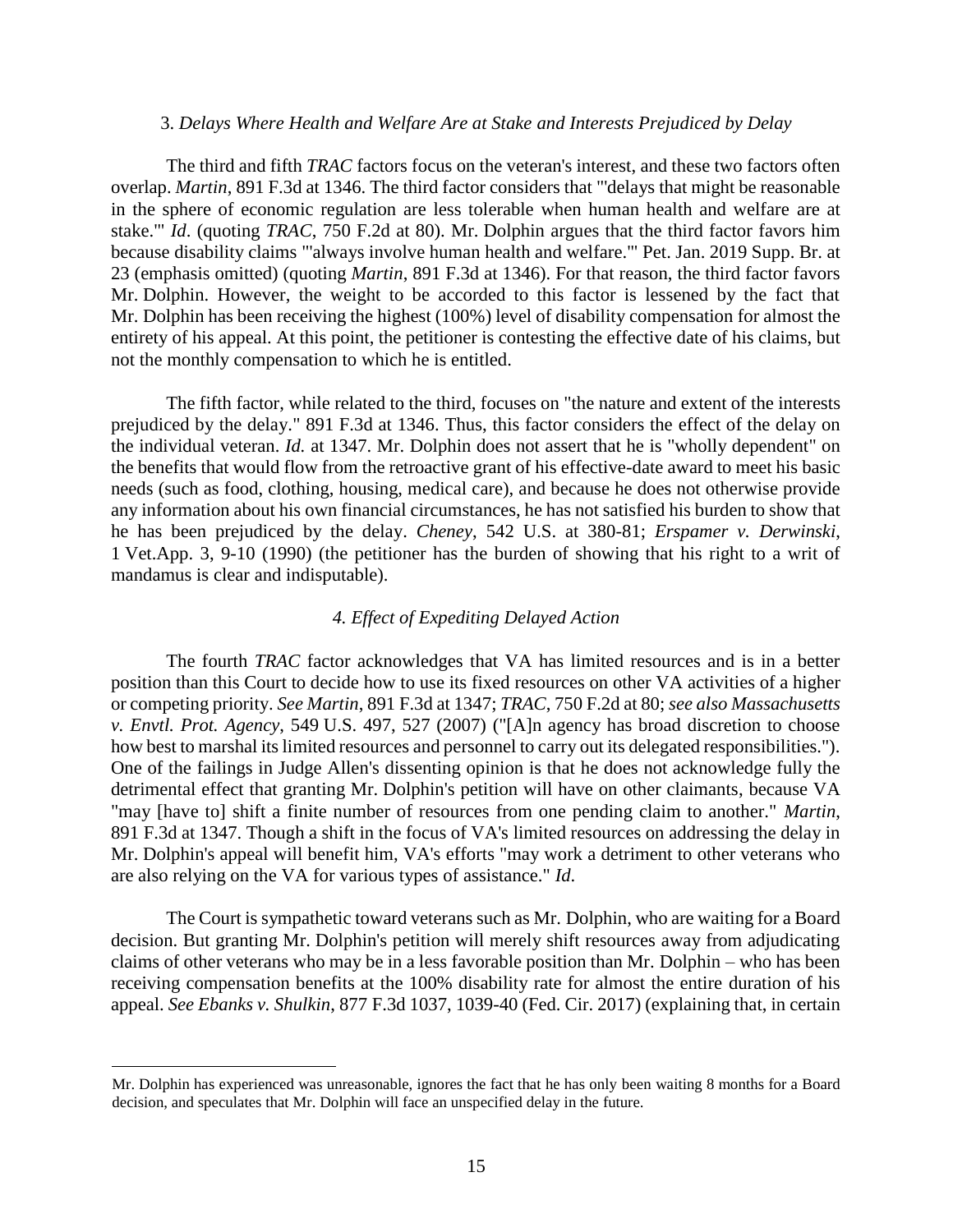circumstances, granting individual relief to petitioners claiming unreasonable delay in "VA's first-come-first-served queue. . . . may result in no more than line-jumping").

Moreover, if the Court were to grant Mr. Dolphin's petition, his appeal would be advanced ahead of those of other categories of claimants Congress has declared entitled to a higher priority. Mr. Dolphin has been waiting 8 months for a Board decision on his appeal. Because these two VA adjudications are scheduled and decided in docket order, Mr. Dolphin will jump in front of claimants who have earlier docket numbers.<sup>17</sup> Mr. Dolphin's appeal would also be decided before those of claimants whose appeals have been advanced on the docket because they face serious illness or severe financial hardship.<sup>18</sup> And Mr. Dolphin's appeal would bump individuals who are to be granted expeditious treatment because their appeals have been the subject of Board- or Courtordered remands.<sup>19</sup> Clearly, a writ of mandamus ordering the Secretary to decide Mr. Dolphin's appeal will require VA to disregard its statutory obligations to other veterans. Having considered some of the competing interests that must be weighed against Mr. Dolphin's allegation of unreasonable delay, the Court holds that Mr. Dolphin has not demonstrated that VA should shift its limited resources to his claims and away from the claims of other veterans also awaiting adjudication.

Because the delay complained of here largely results from the complex nature of Mr. Dolphin's appeal, along with what appears to be the unavoidable result of the "practical realities of the burdened veterans' benefits system," the Court concludes that the fourth factor weighs against issuing a writ in Mr. Dolphin's case. *Martin*, 891 F.3d at 1347.

## *5. Bad Faith*

The sixth factor does not favor either party. The petitioners do not allege bad faith on the part of the Secretary. However, *TRAC* makes clear that "[a] writ may be appropriate under the *TRAC* analysis even where there is no evidence of bad faith." *Martin*, 891 F.3d at 1348 (stating that "the Veterans Court need not find 'any impropriety lurking behind agency lassitude' to hold that agency action is unreasonably delayed" (quoting *TRAC*, 750 F.2d at 80)); *Godsey*, 31 Vet.App. at 229 (holding that "[t]he lack of bad faith by the Secretary is, at most, de minimis support for his position").

After looking at the particular VA actions for which Mr. Dolphin asserts unreasonable delay and after analyzing the specific factual circumstances before the Court in light of *Martin*, the Court concludes that, on balance, the *TRAC* factors do not warrant granting Mr. Dolphin's petition for an extraordinary writ. However, in the future, he could seek another writ if there has been an unreasonable delay between the date that his appeal was certified and a Board decision.

<sup>&</sup>lt;sup>17</sup> *See* 38 U.S.C. § 7107(a)(1) (2018) (creating a system where appeals are decided by the Board on a firstin-first-out basis).

<sup>18</sup> *See* 38 U.S.C. § 7107(a)(2) (2018); 38 C.F.R. § 20.900(c)(1) (2018). Mr. Dolphin has not sought to have his appeal expedited by the Board.

<sup>19</sup> *See* Veterans' Benefits Improvements Act of 1994, Pub. L. No. 103-446, § 302, 108 Stat. 4645, 4658 (requiring the Board to provide expeditious treatment of appeals that have been the subject of a prior Board remand); 38 U.S.C. § 7112 (granting expeditious treatment by the Board of appeals involving a remand from the Court).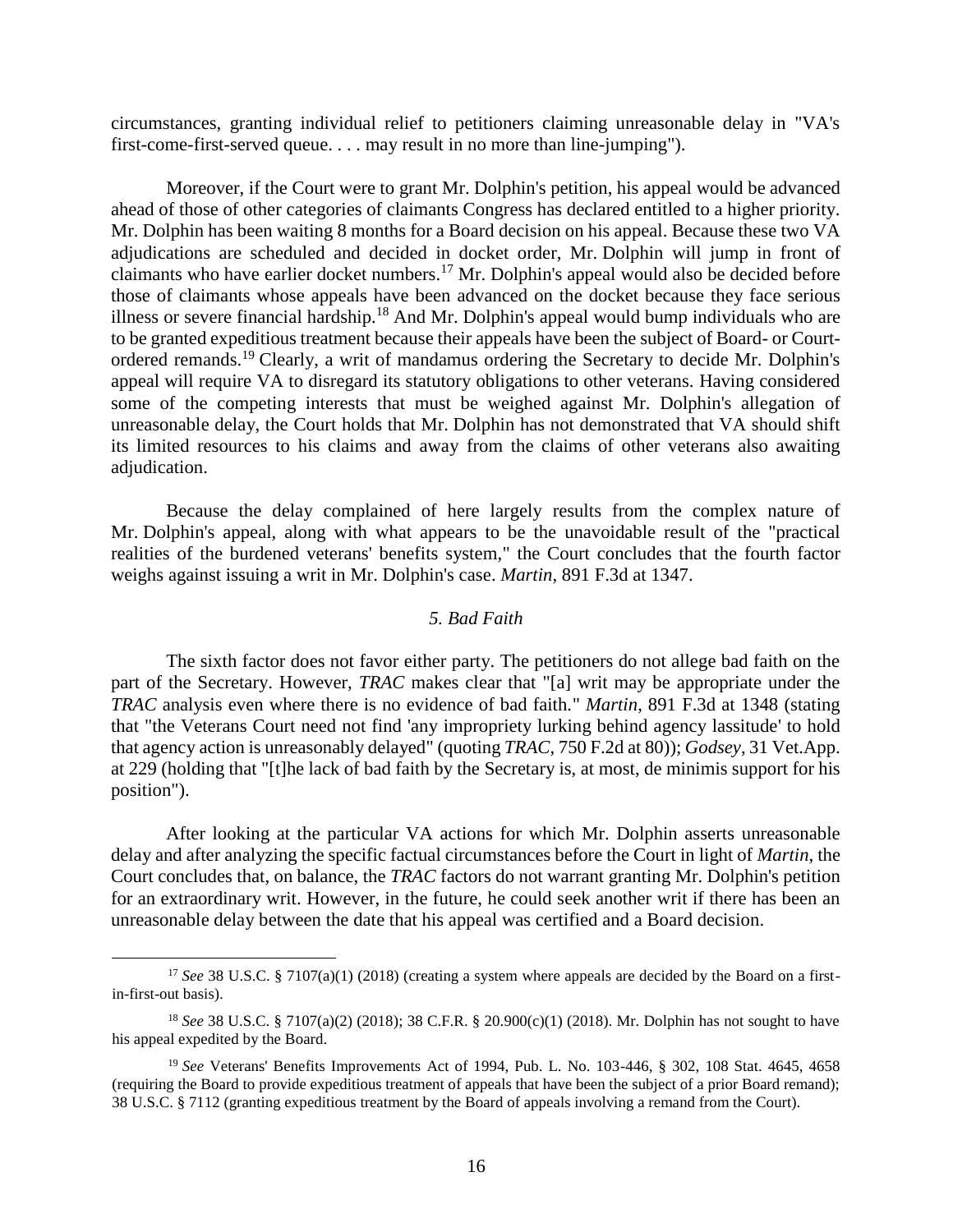#### C. Due Process Claims

In *Martin*, the Federal Circuit stated that this Court does not have to perform a separate due process analysis when a petition for a writ of mandamus is based on the allegation of unreasonable delay. 891 F.3d at 1348-49 (stating that, if this Court, "employing the *TRAC* analysis, finds a delay unreasonable (or not unreasonable), it need not separately analyze the due process claim based on that same delay"); *Godsey*, 31 Vet.App. at 230 (adopting the Federal Circuit's analysis in *Martin*). Mr. Dolphin urges the Court to conduct a due process analysis because he asserts that the factors in *TRAC* are different from the due process factors.

Mr. Dolphin argues that the Court should apply the factors set forth in *Federal Deposit Insurance Corp. v. Mallen*, 486 U.S. 230, 242-43 (1988), to determine whether in this case there has been a due process violation.<sup>20</sup> Pet. Jan. 2019 Supp. Br. at 29. The test announced in *Mallen* involves balancing the importance of the private interest and harm delay causes that interest; the justification offered by the Government for the delay and its relation to the underlying governmental interest; and the likelihood that the interim decision may have been mistaken. Yet this test is not appreciably different from the *TRAC* balancing test that the Federal Circuit endorsed in *Martin*.

Moreover, even if the Court were to assume that the *Mallen* test is distinctive, Mr. Dolphin has failed to sustain his burden to prove certain elements under the test. For example, as with the fifth *TRAC* factor, Mr. Dolphin does not provide the Court with information to show how he has been harmed by the delay in the adjudication of his appeal. Further, he does not show the likelihood of mistake in the RO's determination that he is not entitled to an earlier effective date.<sup>21</sup> Other than relying on general Board statistics, he makes no effort to show why the RO's determination in his case was mistaken.

## **VI. CONCLUSION**

In conclusion, Mr. Dolphin does not show that the delay in his appeal is so egregious that he is entitled to an extraordinary writ of mandamus.

Based on the foregoing, it is

 $\overline{a}$ 

ORDERED that Mr. Briggs and Mr. Wood's motion to dismiss is granted. It is further

ORDERED that Mr. Briggs's, Mr. Wood's, Mr. Coyne's, Mr. Merrick's, Mr. Stokes's, Ms. Obie's, Mr. Monk's, and Mr. Hudson's petitions for extraordinary relief in the form of a writ of mandamus are DISMISSED as moot. It is further

<sup>20</sup> There, the Supreme Court reformulated the balancing-factors test announced in *Mathews v. Eldridge*, 424 U.S. 319 (1976).

 $21$  For example, Mr. Dolphin does not submit his informal claim for disability compensation benefits to refute the RO's statement that he failed to identify the disability benefits he was seeking on his medical treatment claim.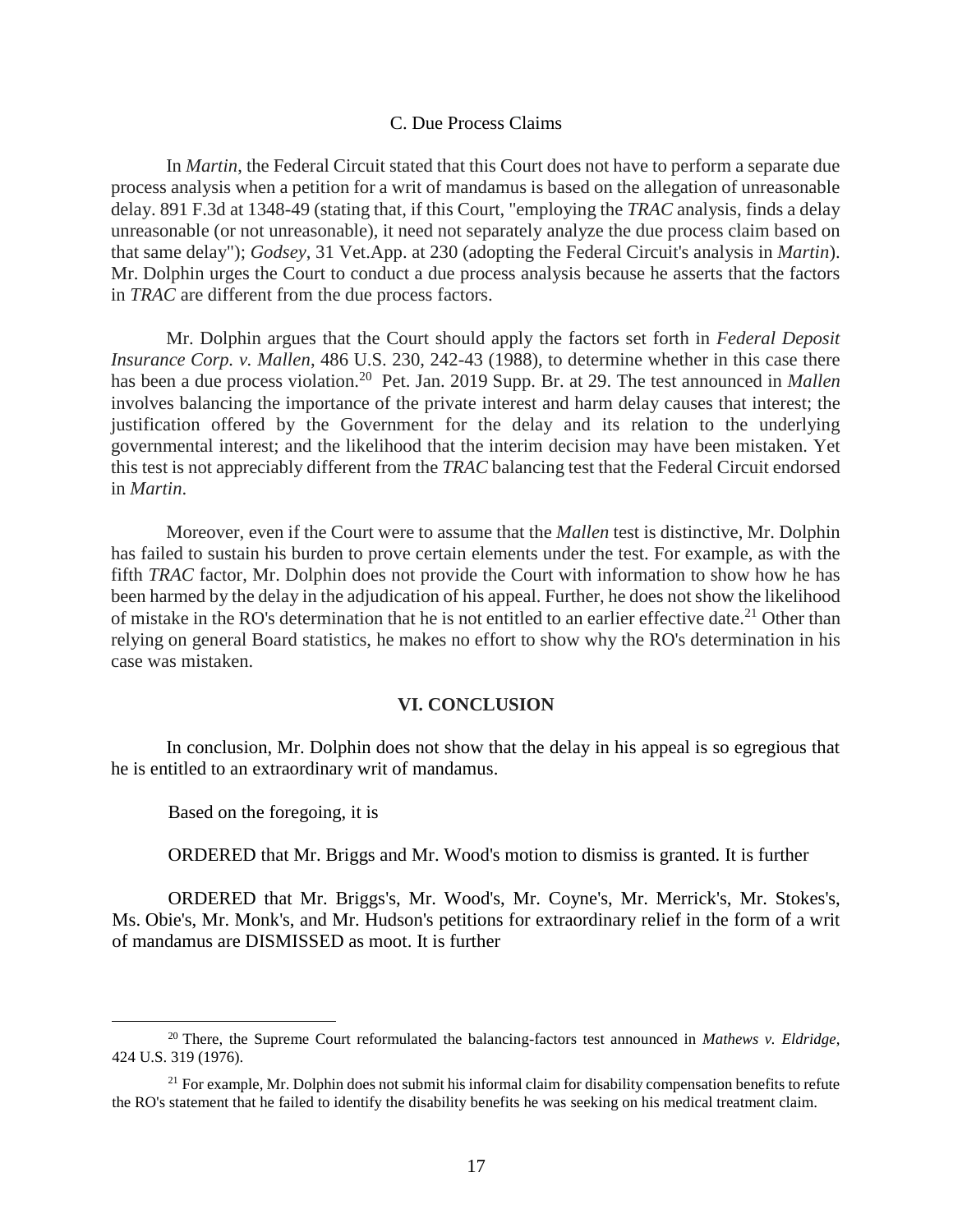ORDERED that Mr. Dolphin's petition is DENIED.

DATED: October 23, 2019

 $\overline{a}$ 

ALLEN, *Judge*, with GREENBERG, *Judge*, concurring in part, and dissenting in part:

I agree with the majority that the pendency of an appeal at the Federal Circuit concerning class certification does not deprive this Court of jurisdiction to adjudicate the individual petitions before us. I also agree that all the petitioners' claims other than those of Mr. Dolphin are moot. Accordingly, I join Parts III and IV of the majority opinion in full.

In contrast, I respectfully dissent from the majority's conclusion that Mr. Dolphin is not entitled to a writ of mandamus. I first set forth the facts concerning Mr. Dolphin's lengthy time before VA. Then, I explain why he is entitled to a writ under governing law. And finally, I provide some more general, brief comments about the Court's treatment of writs seeking relief in the context of extraordinary Agency delay.

#### **I. Background of Mr. Dolphin's VA Odyssey and the Parties' Arguments**

In July 2013, the Board found that Mr. Dolphin's character of discharge from May 1967 to January 1975 was not a bar to benefits. *See* Jan. 14, 2019, Supplemental Brief, Exhibit N. In an August 2014 rating decision, the RO awarded disability ratings for 6 service-connected conditions, all effective February 26, 2014; denied service connection for 4 other conditions; and deferred the matter of entitlement to TDIU. *Id.*, Exhibit O. The RO denied TDIU the following month. *See id.*, Exhibit P. In October 2014, Mr. Dolphin filed an NOD challenging the denial of TDIU as well as 16 determinations from the August 2014 rating decision, including those pertaining to the February 26, 2014, effective date assigned for the service-connected conditions. *Id.*, Exhibit P. The petitioner testified at an RO hearing in March 2015. *See* Respondent's Mar. 15, 2019, Supplemental Brief, Exhibit D.

On January 22, 2018, the day before the Court granted a motion to join Mr. Dolphin and other claimants as petitioners in this matter, the RO issued an SOC deciding 14 matters. January 14, 2019, Supplemental Brief, Exhibit M. The same day, a decision review officer granted (1) earlier effective dates for several claims, (2) increased ratings for several claims, (3) service connection for hearing loss and epilepsy, (4) TDIU, and (5) eligibility for dependents' educational assistance. Respondent's Mar. 15, 2019, Supplemental Brief, Exhibit E. On February 24, 2018, the petitioner filed a VA Form 9, appealing "the effective date for all of the conditions listed on my  $[SOC]<sup>n22</sup>$  as well as the effective dates assigned for TDIU, hearing loss, and epilepsy. Petitioner's March 7, 2019, Notice to the Court, Exhibit E. He also requested a videoconference Board hearing. *Id.* On February 7, 2019, the Board notified the petitioner that his appeal had been certified. *Id.,*  Exhibit I. On September 25, 2019, the petitioner informed the Court that he had received an August 7, 2019, letter from VA informing him that the Board had placed his appeal on its docket. Petitioner's Sept. 25, 2019, *Solze* Notice at 1. On October 2, 2019, the petitioner responded to a

 $^{22}$  In the January 22, 2018, SOC the RO decreased the petitioner's disability rating for service-connected left lower extremity sciatica, effective April 1, 2016. He does not appear to have appealed this effective date.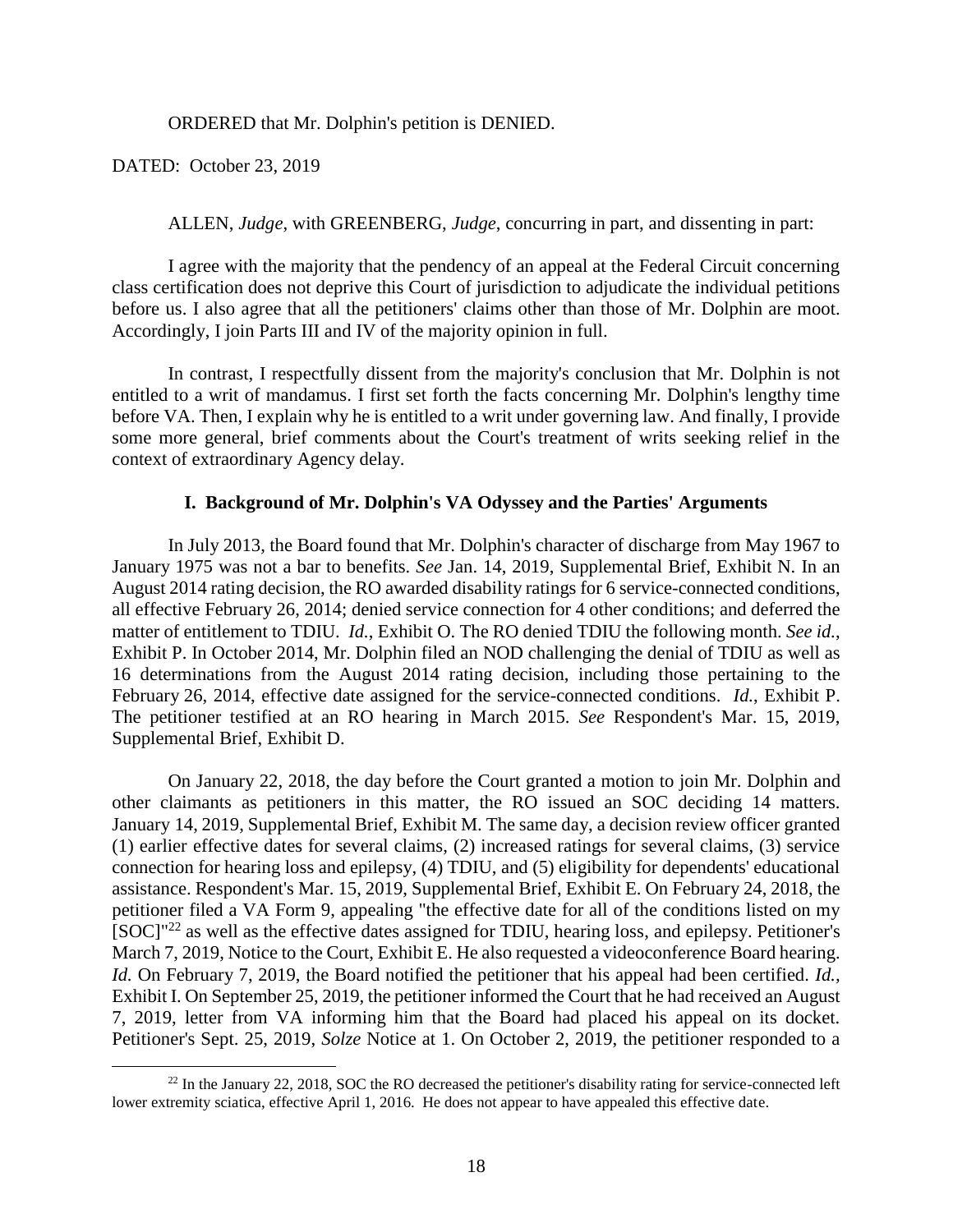Court order explaining that he was withdrawing his hearing request "[i]n an effort to receive a decision as swiftly as possible." Petitioner's Oct. 2, 2019, Response at 1.

At oral argument, the Secretary conceded that VA did not know when the petitioner would receive a videoconference Board hearing. O.A. at 40:15-40:30. The only information provided was that as of the beginning of 2019, VA was conducting Board hearings for those claimants who filed a VA Form 9 in "late 2016." O.A. at 40:40-40:50. The Secretary agreed that it "will be a while" before Mr. Dolphin gets his hearing, and that it could take more than a year after the hearing to receive a decision. O.A. at 40:40-41:30. The Secretary defended this delay by stating that Mr. Dolphin "did not lose his place in line." O.A. at 41:00-41:30.

The petitioners argue generally that a delay of 12 months or longer from NOD to Board decision is "conclusively unreasonable." Petitioner's Jan. 14, 2019, Supplemental Brief at 1 (quoting *In Re Am. Rivers & Idaho Rivers United,* 372 F.3d 413, 419 (D.C. Cir. 2004) ("[A] reasonable time for agency action [even outside of the veterans' context] is typically counted in *weeks or months, not years*." (emphasis added)). However, I note that this categorical claim was made in the context of the putative class claim. As matters stand now, that class has not been certified. *See Monk v. Wilkie*, 30 Vet.App. 167 (2018) (en banc) (*Monk III*). What remains for Mr. Dolphin is a claim that, for him, VA has unreasonably (or unconstitutionally) delayed the adjudication of his claims.

In *Martin v. O'Rourke,* 891 F.3d 1338 (Fed. Cir. 2018), the Federal Circuit instructed this Court to apply the factors set forth in *Telecommunications Research & Action Center v. FCC* (*TRAC*), 750 F.2d 70, 80 (D.C. Cir. 1984) in determining whether to grant a petition alleging agency delay. Despite this holding, the petitioner contends that the Court's application of the *TRAC* factors since *Martin* in nonprecedential decisions has created an insurmountable barrier for veterans who seek relief from the VA adjudicatory delay. *Id.* Mr. Dolphin asks that the Court hold that a delay of more than 4 years in his particular case warrants the issuance of a writ because all six *TRAC* factors favor granting a writ. *Id.* at 18-29.

The Secretary responds that the Court should reject adopting a broad rule finding that 1 year is an unreasonable amount of time for the Board to decide an appeal following an NOD. Secretary's Mar. 15, 2019, Response (Response). The Secretary contends that appellate delay was "caused by the structure of the VA legacy appeals system, development, non-ministerial tasks such as the preparation of SOCs and DRO review." *Id.* at 9. The Secretary argues that starting with a claimant's filing an NOD and ending with the Board issuing a decision comprises not one agency action, but is instead a series of agency and claimant actions, many of which are not merely ministerial. *Id.* at 20. The Secretary contends that the petition is a "broad programmatic attack" on the VA legacy appeals system and the relief requested is outside the limits of mandamus power. *Id.* at 23-24 (citing *Norton v. S. Utah Wilderness All.*, 552 U.S. 55, 64 (2004)). Again, however, these arguments are directed to the class allegations in most respects. Specific to Mr. Dolphin, the Secretary argues that the "rule of reason" weighs against granting a writ for Mr. Dolphin. Response at 24. The Secretary notes that Mr. Dolphin initiated an appeal of 17 separate issues in his October 2014 NOD. He then requested DRO review and his appeal was addressed in the order that it was received. *Id.* at 24. Fourteen of these matters were addressed by the RO in January 2018. *See id.* The Secretary argues that VA has narrowed the appeal to 3 issues that remain on appeal and the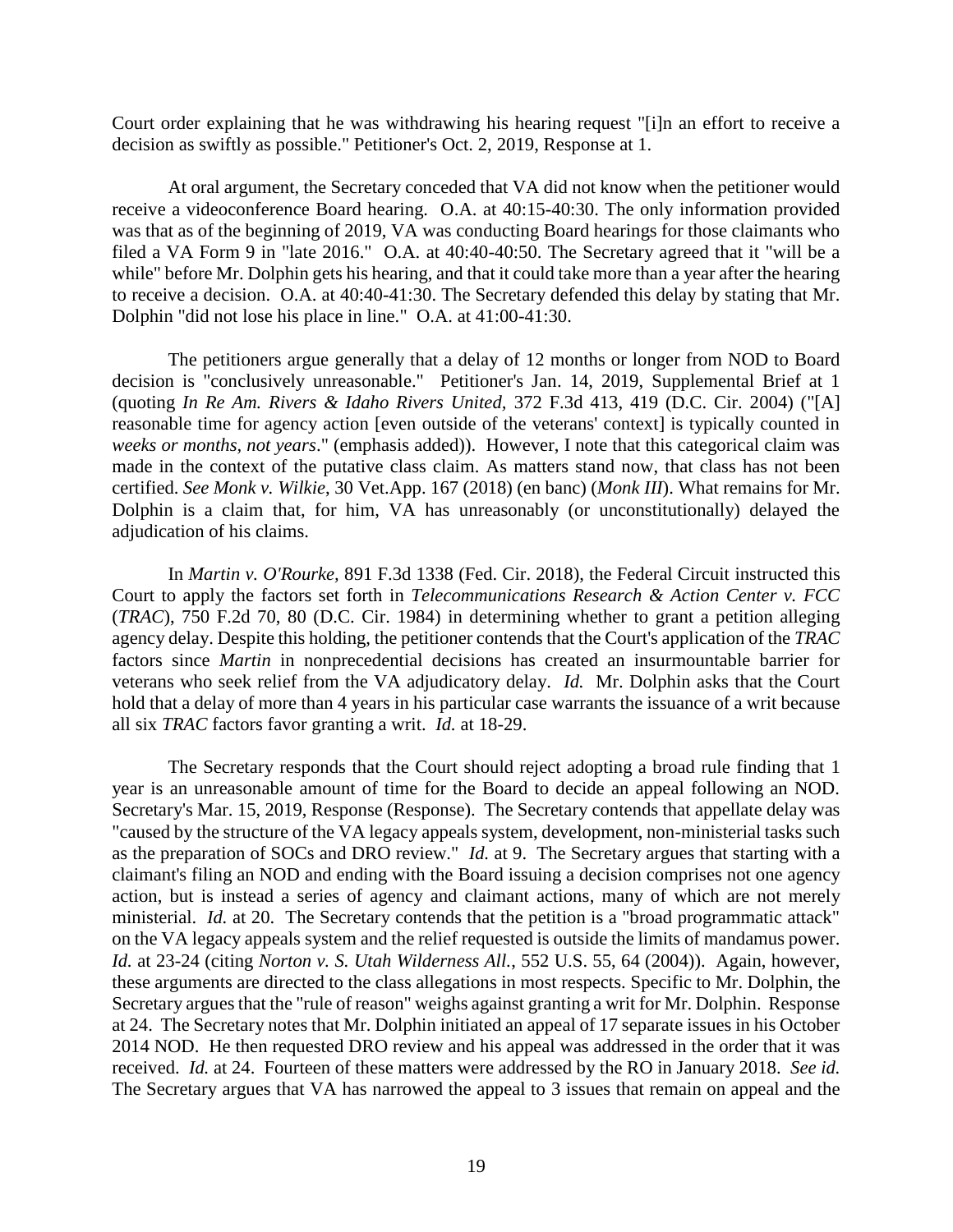petitioner has not identified any specific action the Agency undertook between the time the NOD was filed and the time the Board issued the decision that is the source of the delay. *See id.* 

## **II. Mr. Dolphin is entitled to the writ he seeks.**

I generally agree with the majority's description of the law concerning how one judges whether a petitioner under the All Writs Act is entitled to relief when claiming unreasonable agency delay. *See* discussion *ante* at 11. For ease of reference I set forth the *TRAC* factors here but otherwise will not repeat the majority's discussion of the legal framework. The six *TRAC* factors are:

(1) [T]he time agencies take to make decisions must be governed by a "rule of reason"; (2) where Congress has provided a timetable or other indication of the speed with which it expects the agency to proceed in the enabling statute, that statutory scheme may supply content for this rule of reason; (3) delays that might be reasonable in the sphere of economic regulation are less tolerable when human health and welfare are at stake; (4) the court should consider the effect of expediting delayed action on agency activities of a higher or competing priority; (5) the court should also take into account the nature and extent of the interests prejudiced by delay; and (6) the court need not "find any impropriety lurking behind agency lassitude in order to hold that agency action is unreasonably delayed."

750 F.2d at 80 (citations omitted).

I believe the majority errs as a matter of law because it adopts a far too restrictive view of how the *TRAC* factors operate. I describe below how I believe the *TRAC* factors apply to Mr. Dolphin's VA journey.

## *A. First and Second Factors*

In *Martin*, the Federal Circuit observed that the first *TRAC* factor, the "rule of reason," is in some circuits considered the most important factor. 891 F.3d at 1345 (citing *In re A Cmty. Voice*, 878 F.3d 779, 784 (9th Cir. 2017)). I agree that it is and would affirmatively hold that to be the case. In reviewing this factor, the Court must "look at the particular agency action for which unreasonable delay is alleged," *id.* at 1347, adding that "[i]t is reasonable that more complex and substantive agency actions take longer than purely ministerial ones." *Id.* at 1345-46. "The 'rule of reason' analysis may also consider whether the delays complained of are based on complete inaction by the VA, or whether the delays are due in part to VA's statutory duty to assist a claimant in developing his or her case." *Id.* at 1346.

Significantly, the Federal Circuit recognized that "[t]his 'rule of reason' inquiry is best left to the discretion of the Veterans Court." *Id*. In exercising its discretion, I observe that Congress has not provided a timetable, under the second *TRAC* factor, or any other indication of the speed with which it expects VA to adjudicate cases that were part of the legacy system. *See TRAC*, 750 F.2d at 80; *see also Martin*, 891 F.3d at 1345. But this absence of a mandated timeline for resolving claims does not mean that Congress was ambivalent about providing timely resolution of claims for those men and women who served the Nation. In other words, it may be the case that the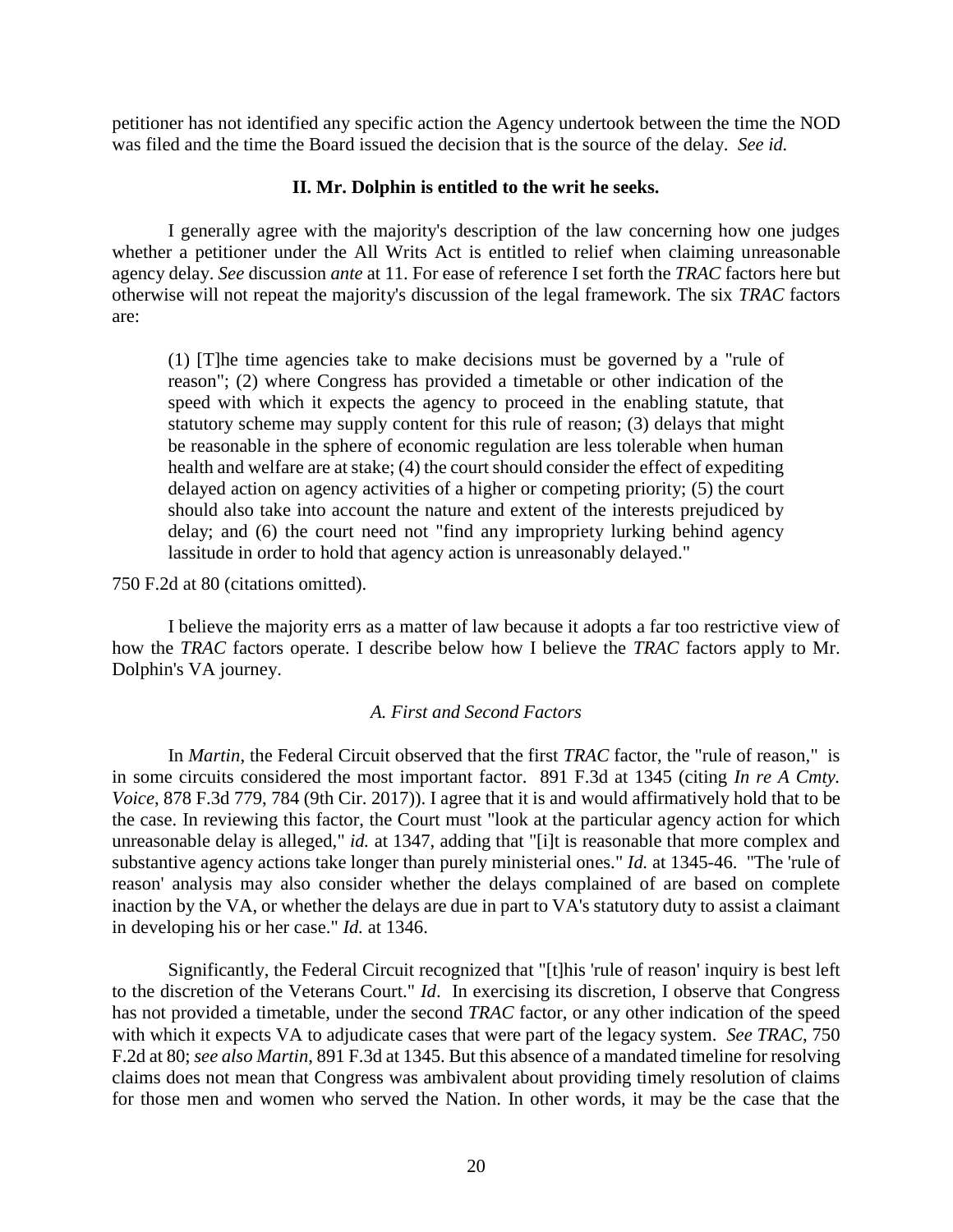absence of a mandated timeline requires more in the nature of a delay than might be necessary with a timeline. Whether that is true in the abstract does not absolve VA for the delay at issue here. Moreover, with the enactment of the Veterans Appeals Improvement and Modernization Act, it is reasonable to say that Congress has at the very least implicitly recognized that VA had not been acting fast enough to handle its growing caseload reflecting the claims of worthy veterans and other claimants.

Without congressional guidance, the "rule of reason" is the most difficult factor for the Court to decide. As the Federal Circuit pointed out, mere delay may violate the "rule of reason" for one claimant in the legacy system, but the same delay may be reasonable for a different claimant depending on the procedural history. *See Martin*, 891 F.3d at 1346. The Federal Circuit is correct that the duty to assist can lead to longer and more unpredictable adjudication times. Yet, here, there is no suggestion that the duty to assist is the reason Mr. Dolphin is waiting an unspecified time to receive a Board decision. He is merely waiting his turn in the queue, a type of delay that is "particularly intolerable." *See Godsey v. Wilkie*, 31 Vet.App. 207, 228 (2019) (per curiam order) (citing *Martin*, 891 F.3d at 1346). Indeed, the Secretary's discussion of Mr. Dolphin's claim at oral argument seemed to confirm that Mr. Dolphin is simply standing in line, and a slow moving one at that. In other words, this is not a situation in which delay flows from what an agency is *doing*. Here, delay is the result of total *inaction*.

But concluding that an agency is doing nothing is most decidedly not necessary to finding that the rule of reason has been violated. And concluding that VA took *some* action can't be enough to say that the rule of reason is satisfied. As I note below, I believe the Court today implicitly adopts the erroneous legal rule that any action is sufficient to defend against a claim of unreasonable agency delay.

Moving on, at oral argument, the Secretary was asked when delay would be unreasonable regardless of the reason. O.A. at 34:40-37:30. Although the Secretary refused to concede that a delay of even 100 years (that is, a century -- I did not add an extra zero) would meet this standard, the question of when delay becomes unreasonable must have some answer. "Otherwise the regulatory scheme Congress has crafted becomes anarchic." *See MCI Telecomms. Corp. vs. Fed. Comm'ns Comm'n,* 627 F.2d 322, 325 (D.C. Cir. 1980). Where Congress has not provided a timetable or other indication of the speed which it expects the agency to proceed in the enabling statute, *see TRAC*, 750 F.2d at 80, logic dictates that either the agency or the judiciary must provide clarity for the sake of mitigating the damage caused by a broken appeals process. *See generally, Martin*, 891 F.3d at 1349-52 (Moore, J., concurring) (discussing the deficiencies in the current system of VA adjudication).

The lack of guidelines for legacy claimants has rendered the regulatory scheme for veteran's benefits anarchic. *See MCI Telecomms. Corp.,* 627 F.2d at 322. Mr. Dolphin has no reasonable expectation as to when he might receive a Board decision. This continued delay must be considered in light of the fact that he filed his original claims more than 5 years ago. The majority views the rule of reason in terms of the 8 months Mr. Dolphin has been waiting for a Board hearing. I take a different view in looking at the longitudinal history of his claims over the 4 years.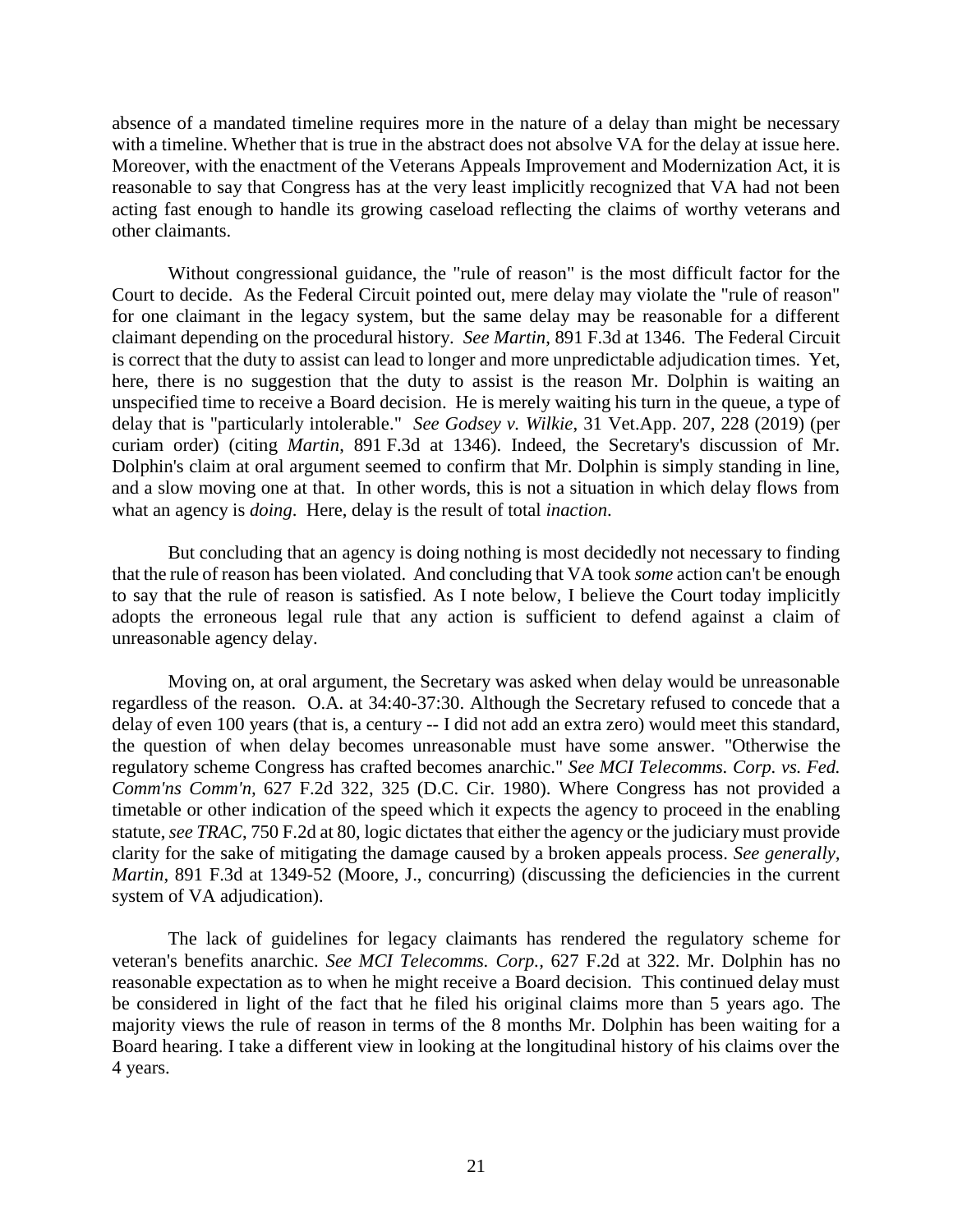By slicing and dicing Mr. Dolphin's journey, the majority makes it almost impossible to conceive of delay that would be unreasonable. But that approach is decidedly the wrong perspective. Imagine driving from Washington, D.C., to Anchorage, Alaska. Stated that way, it's a long time in the car. But if one looked at that journey in a series of 2-hour blocks, you might say the time in the car is not so bad. But that way of assessing the journey turns a blind eye to the reality of the experience of the person in the car. I don't believe we can ignore the reality of the time Mr. Dolphin has spent on his journey in his VA experience as much as we cannot say a trip in a car from the Nation's capital to Alaska was short.

Furthermore, Congress has established a right to a hearing for veterans – something Mr. Dolphin sought. *See* 38 U.S.C. § 7107. The continued wait times for those hearings to occur places veterans in the unfortunate position of deciding between availing themselves of their right to a hearing and continuing to delay the adjudication of their claims or to forego that right in order to obtain a decision more quickly. Surely, Congress did not mean for the administrative process to obstruct the rights of veterans to be heard at a hearing. But that is precisely what has happened here: the threat of continued delay has forced Mr. Dolphin into foregoing his congressionally mandated right to a Board hearing in the hope that he will be stuck in the endless line he has experienced just a little less time to receive a Board decision. Surely, this situation cannot be reasonable.

I conclude that the "rule of reason" here weighs strongly in favor of granting Mr. Dolphin's writ, and the lack of a congressionally mandated timetable does not cut against this conclusion.

#### *B. Third and Fifth Factors*

The Federal Circuit observed that the third and fifth *TRAC* factors often overlap. *Martin*, 891 F.3d at 1346. I agree. The third factor was summarily resolved with the simple observation that "veterans' disability claims *always* involve human health and welfare." *Id.* (emphasis added). This is a significant observation because it puts at least some part of the metaphorical thumb on the veteran's side of the scale, something that appears to be appropriate in VA's pro-veteran, nonadversarial system.

Under the fifth factor, "the court considers the nature and extent of interests prejudiced by the delay." *Id.* at 1346. The fifth factor focuses on the individual veteran, and how dependent he (or she) is on disability benefits for basic necessities and a sustainable income. *Id.* at 1347.

Mr. Dolphin is in receipt of TDIU benefits. *See* Mar. 7, 2019, Notice to the Court, Exhibit G. He therefore already receives VA compensation on a monthly basis based on his inability to work. Although the Secretary argues that this factor mitigates against the grant of a writ based on the petitioner's receipt of monthly compensation, the record does not contain enough information regarding the petitioner's financial circumstances for me to rule against the petitioner here. Mr. Dolphin's TDIU award was effective December 2, 2013, yet he has not worked since 2008. *See id.* Although he receives VA benefits, there is no information regarding any outstanding debt. It is thus unclear whether the petitioner's benefits qualify as a sustainable source of income. Additionally, the Court has previously rejected the notion that "any and all prejudice resulting from the decade's delay would be offset by retroactive payment should [VA] ultimately determine that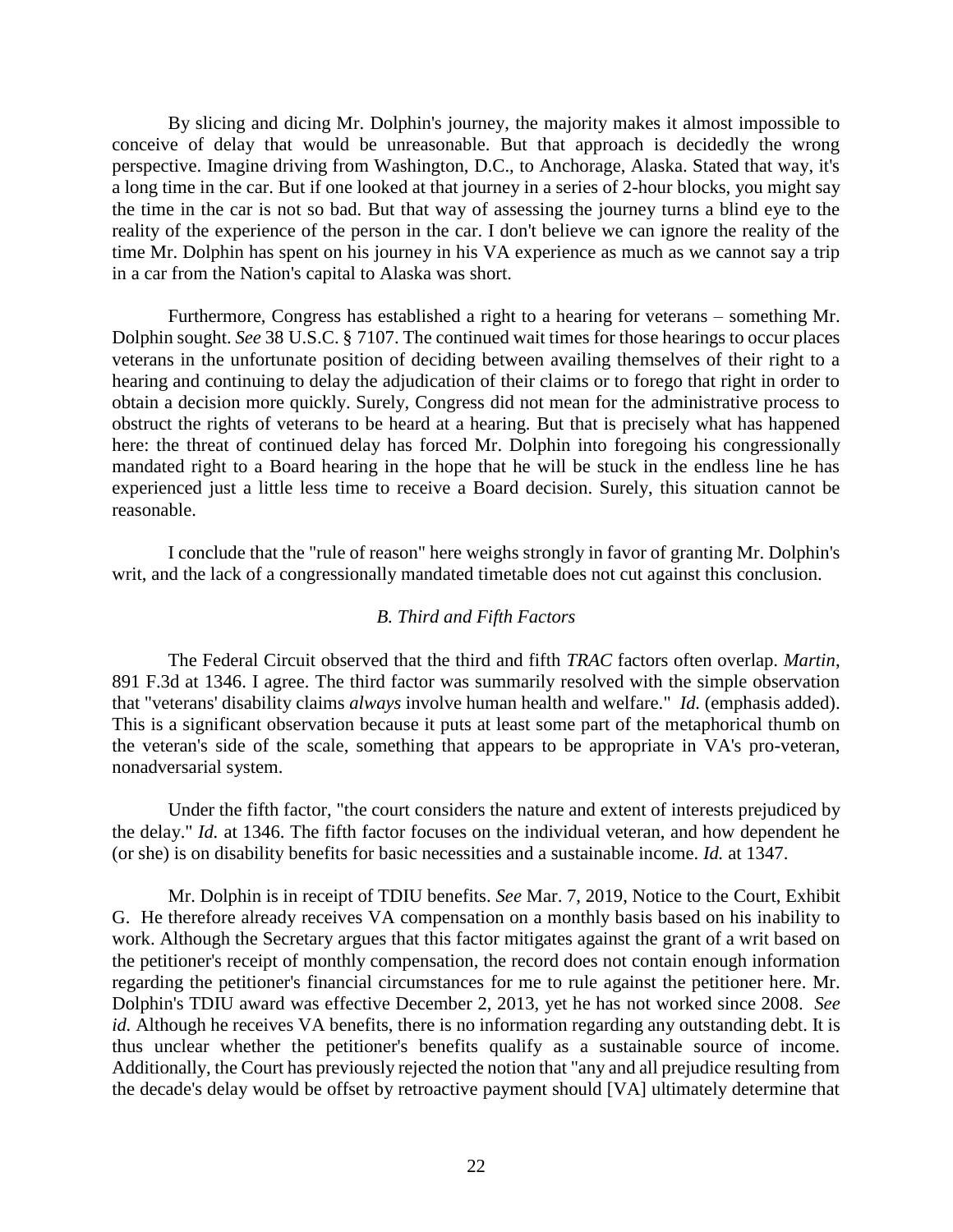benefits were warranted." *Erspamer v. Derwinski*, 1 Vet.App 3, 10 (1990). So, perhaps, this factor is a wash because of the absence of information. But that does not undermine Mr. Dolphin's claim because, as the majority recognizes, these are factors, not elements. *See* discussion *ante* at 11.

Given that the third factor favors all claimants and the fifth factor is indeterminate, I believe that the *TRAC* factors pertaining to the interest of the claimant weigh in favor of granting the petition, and no further financial information is necessary to determine whether a writ is warranted here.

# *C. Fourth Factor*

The fourth *TRAC* factor requires "consideration of the effect of expediting delayed action on agency activities of a higher or competing priority." *Martin*, 891 F.3d at 1347. This factor "allows the Veterans Court to consider the impact granting of mandamus in a particular appeal may have on other agency activities." *Id.* "VA may consider as one aspect of the overall TRAC analysis the fact that the VA has fixed resources and that the agency is in a better position than the courts to evaluate how to use those limited resources." *Id.* (citing *In re Barr Labs*.*, Inc.* 930 F.2d72, 76 (D.C. Cir. 1991)).

I believe that the fourth factor does not counsel against issuing the writ. The Secretary relies heavily on the development of the new appeals system as evidence that VA *now* prioritizes shortening the backlog of cases at the Board. *See* O.A. at 46:00-47:00. The problem is that some of the oldest pending cases remain in the legacy system in the queue before the Board. Even if the line at the Board were to be shortened by claimants opting into VA's new appeals process, VA simply has not provided a path for the legacy cases that reduces unreasonable delay such as that which we have here.

The majority argues forcefully that granting the petition would allow Mr. Dolphin to unjustly jump the line ahead of other claimants of competing priority. *See* discussion *ante* at 16. I concede that this may be the case in some sense. *See Ebanks v. Shulkin*, 877 F.3d 1037, 1040 (Fed. Cir. 2017). But I'm equally unclear how to assess this reality. If one assumes that VA has unreasonably delayed adjudicating Mr. Dolphin's claim, I'm not sure one can simply rely on the fact that he might "jump" the line to deny him relief. After all, that would seem to mean that an agency could avoid affording appropriate relief to one claimant by unreasonably delaying relief to everyone. It's for that reason that the Federal Circuit indicated that the class action would be the best way to address delay-based claims. *See id*. But this Court already denied class relief in this very case because it held that petitioners did not satisfy the commonality requirement. *See Monk III*, 30 Vet.App. at 175-81. To now turn around and use the fact that one needs to consider the effect on others as the majority does seems rather perverse. I don't see how one can have it both ways.

## *D. Sixth Factor*

The sixth and final *TRAC* factor focuses on government impropriety. "Under this factor, the Veterans Court need not find 'any impropriety lurking behind agency lassitude' to hold that agency action is unreasonably delayed." *Martin*, 891 F.3d at 1348 (citing *TRAC*, 750 F.2d at 80).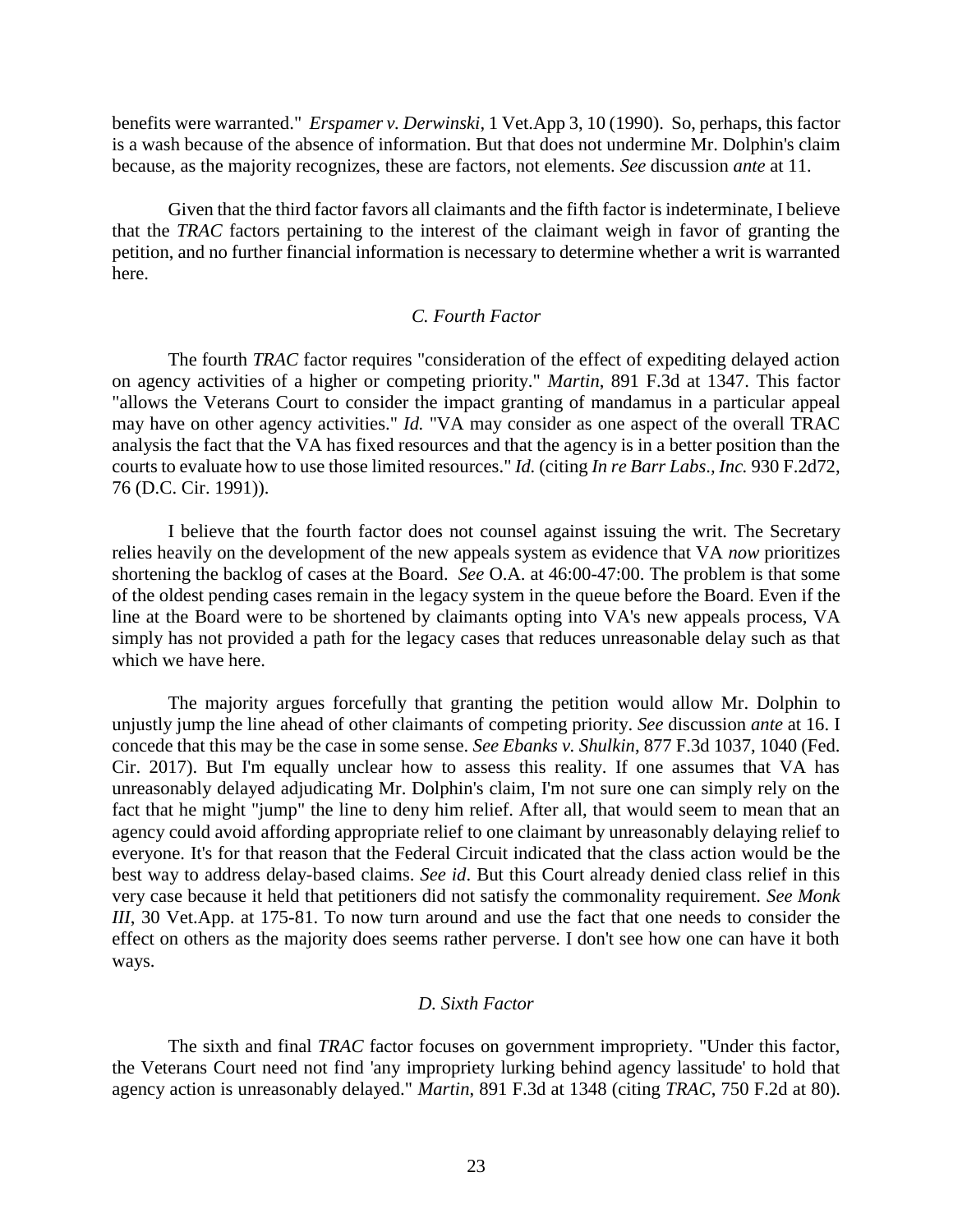"A writ may be appropriate under the *TRAC* analysis even where there is no evidence of bad faith." *Id.* (citing *In re A Cmty. Voice*, 878 F.3d at 787). "[I]n the unlikely event that an individual could show that the VA 'singled [the individual] out for mistreatment,' such evidence would tend to favor issuance of the writ." *Id.* (quoting *In re Barr Labs., Inc.*, 930 F.2d at 75).

I don't see any evidence of Government impropriety here. The Secretary's actions do not suggest bad faith on the part of the Government, merely an inability to fix the longstanding delays that exist in the legacy system. This factor does not weigh in favor of granting the writ.

## *E. Ultimate Writ Determination*

Having weighed all six factors, I would hold that a writ is warranted here, especially based on the first, third, and fourth *TRAC* factors. The violation of the "rule of reason," together with the health and human welfare at stake, the interests of Mr. Dolphin and the nature of his claims, and VA's inability to provide any meaningful guidance for Board action weigh heavily in favor of granting a writ. $^{23}$ 

## **III. Some Concluding Thoughts**

Judge Moore of the Federal Circuit has written forcefully about the problems in VA's adjudication procedures. *See id.* 1349-52 (Moore, J., concurring). This case places a human face on Judge Moore's powerful critique. I fear that the majority's approach to assessing delay-based claims – now enshrined in an en banc opinion – makes illusory the right a veteran has to seek judicial intervention when VA delays in adjudicating his or her claim. Since the Federal Circuit decided *Martin*, the Court has granted only a single writ concerning delay. *See Godsey,* 31 Vet.App. 207. Notably, that case – as important as it is – was limited to a situation where VA was taking no action at all. *Id*. My fear is that the Court today adopts sub silencio the legal rule that total inaction is required before the Court will intervene. That is an error of law in my view.

Congress unambiguously provided that this Court has the power to "compel action of the Secretary unlawfully withheld or unreasonably delayed." 38 U.S.C. § 7261(a)(2). After today's decision, I am not sure how meaningful that right is in practice. I respectfully dissent from the majority's decision to deny Mr. Dolphin's petition.

#### PIETSCH, *Judge*, dissenting:

 $\overline{a}$ 

I am not certain that the Court presently has jurisdiction necessary to issue a dispositive order in this case. *See George v. Wilkie*, 2019 U.S. App. LEXIS 25498 (Fed. Cir. 2019) (a recent nonprecedential decision reminding us, yet again, to ensure that we have jurisdiction before proceeding even when jurisdiction is not argued in briefing). I am therefore compelled to dissent from this order without reaching the merits of the petitions before us.

<sup>23</sup> Because I would grant a writ based on the *TRAC* analysis, I would not address petitioner's constitutional arguments under the Fifth Amendment's Due Process Clause. *See Martin*, 891 F.3d at 1349.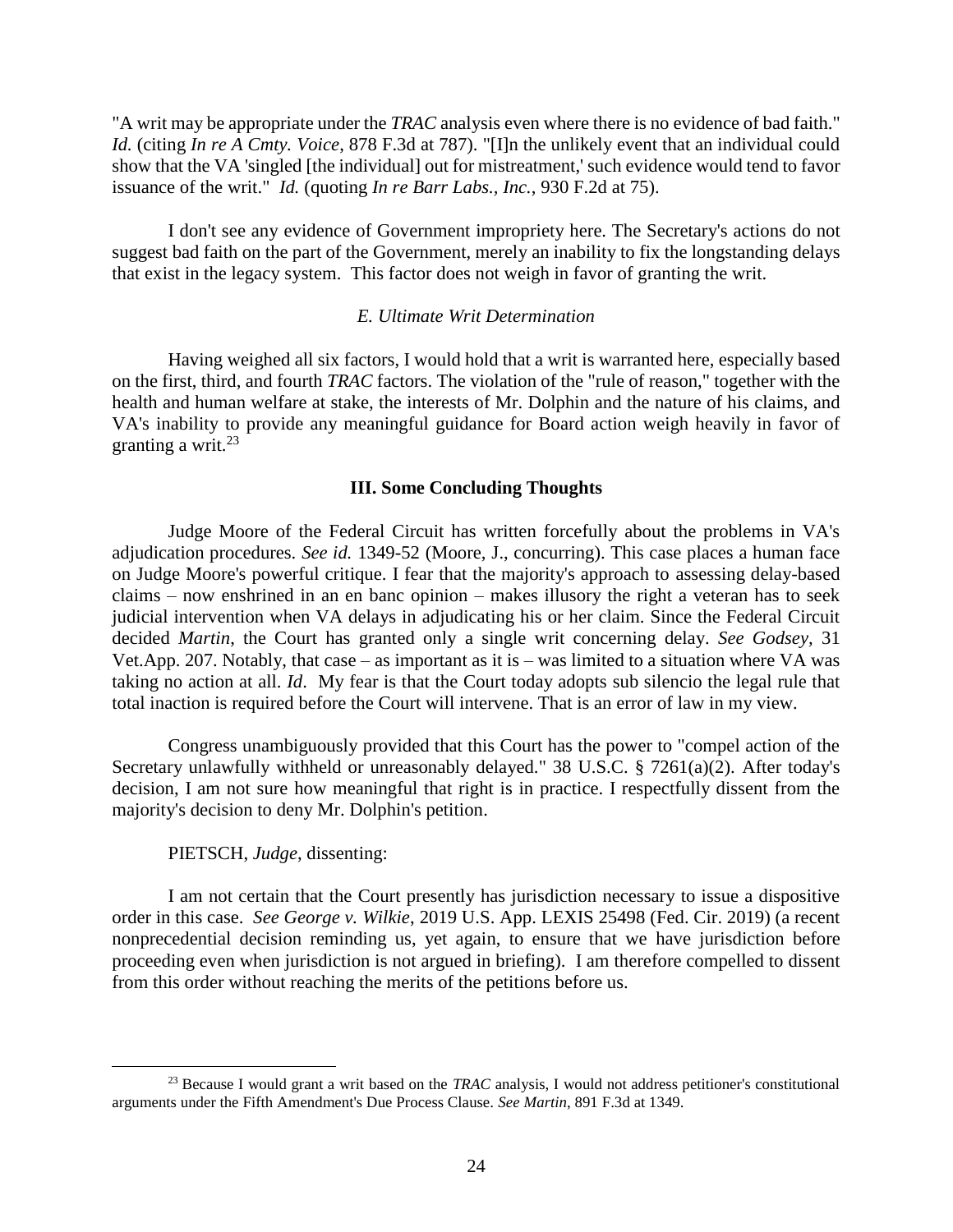Congress created two paths for a litigant to appeal a matter decided by this Court to the Federal Circuit. In this case, the petitioners chose to appeal under 38 U.S.C. § 7292(a), and the Court allowed them to do so. In my view, that decision was improper, and it has led to insuperable jurisdictional complications that will not abate until the Federal Circuit takes action.

According to section 7292(a), an appellant may appeal a "decision" of this Court "by filing a notice of appeal" in a timely manner. Although this provision does not contain an express finality requirement, the Federal Circuit has concluded that section 7292(a) allows for an appeal only of final decisions of this Court except in the most limited of circumstances. *Williams v. Principi*, 275 F.3d 1361, 1363 (Fed. Cir. 2002). Neither the petitioners nor the Court directly discusses those circumstances.

Pursuant to 38 U.S.C. § 7292(b)(1),

[w]hen a judge or panel of the Court of Appeals for Veterans Claims, in making an order not otherwise appealable under this section, determines that a controlling question of law is involved with respect to which there is a substantial ground for difference of opinion and that there is in fact a disagreement between the appellant and the Secretary with respect to that question of law and that the ultimate termination of the case may be materially advanced by the immediate consideration of that question, the judge or panel shall notify the chief judge of that determination. Upon receiving such a notification, the chief judge shall certify that such a question is presented, and any party to the case may then petition the Court of Appeals for the Federal Circuit to decide the question. The court may permit an interlocutory appeal to be taken on that question if such a petition is filed within 10 days after the certification by the chief judge of the Court of Appeals for Veterans Claims. Neither the application for, nor granting of, an appeal under this paragraph shall stay proceedings in the Court of Appeals for Veterans Claims, unless a stay is ordered by a judge of the Court of Appeals for Veterans Claims or by the Court of Appeals for the Federal Circuit.

As this provision makes clear, appeals of interlocutory orders must follow a certain procedure and proceed only if the Court allows. The appellate scheme that Congress put in place for this Court mirrors the scheme that applies to district courts. Section 7292(b)(1) is, in fact, a variation on, and borrows numerous passages from, 28 U.S.C. § 1292(b), which applies to "[i]nterlocutory decisions" issued in a "civil action" by a district court. *See Bonhomme v. Nicholson*, 22 Vet.App. 317, 319 (2007) (recognizing that section 7292(b) "is taken almost verbatim" from section 1292(b)). Section 1291 is the rough equivalent of our section 7292(a).

The U.S. Supreme Court has made clear for decades and recently reaffirmed that orders denying class certification "are 'inherently interlocutory,' . . . hence not immediately reviewable under [section] 1291." *Microsoft Corp. v. Baker*, 137 S. Ct. 1702, 1706 (2017) (quoting *Coopers & Lybrand v. Livesay*, 437 U.S. 463, 470 (1978)). Based on that holding, allowing an appeal of a class certification order under section 7292(a) to proceed is, at best, legally dubious.